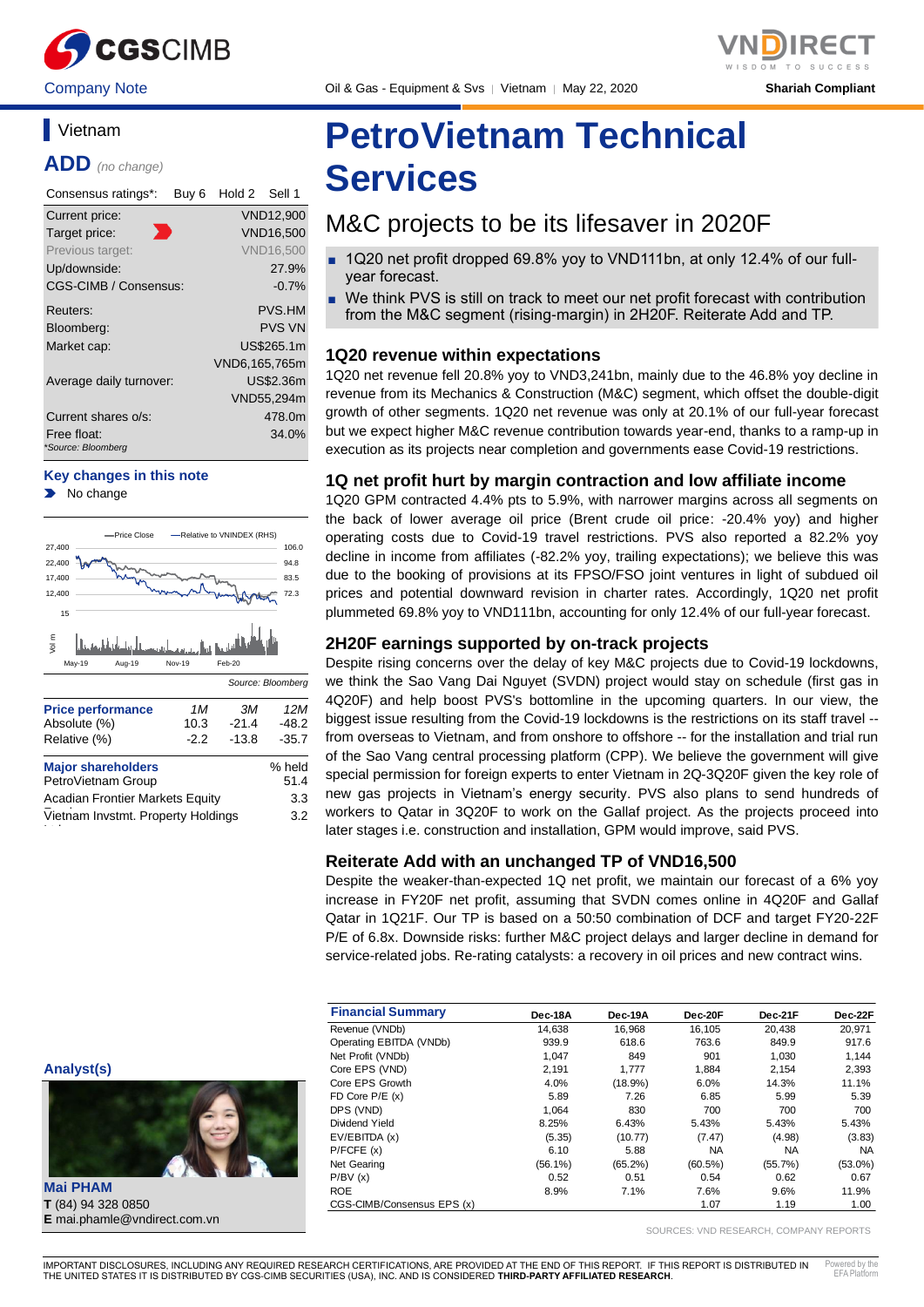



# M&C projects to be its lifesaver in 2020F

# **1Q net profit hurt by margin contraction and low affiliate income**

| Figure 1: 1Q20 results overview  |                |             |              |                                                                                                                                                                                                                                                                                                             |
|----------------------------------|----------------|-------------|--------------|-------------------------------------------------------------------------------------------------------------------------------------------------------------------------------------------------------------------------------------------------------------------------------------------------------------|
| FYE Dec (VNDbn)                  | 1Q20           | <b>1Q19</b> | % yoy        | <b>vs. FY20</b><br><b>Comments</b><br>forecast                                                                                                                                                                                                                                                              |
| Net revenue                      | 3,241          | 4.095       | $-20.8%$     | 20.1%                                                                                                                                                                                                                                                                                                       |
| Offshore support vessel          | 521            | 390         | 33.4%        |                                                                                                                                                                                                                                                                                                             |
| FSO/FPSO                         | 550            | 385         | 42.9%        | High yoy growth thanks to the increase in bareboat charter rate of FPSO Lam Son<br>which was finalised in Mar 2019.                                                                                                                                                                                         |
| Seismic survey & ROV             | 76             | 54          | 41.4%        |                                                                                                                                                                                                                                                                                                             |
| Port base                        | 373            | 388         | $-4.0%$      |                                                                                                                                                                                                                                                                                                             |
| Mechanics & construction (M&C)   | 1,417          | 2,663       | $-46.8%$     | 1Q20 progress slowed down due to the implementation of covid-19 prevention<br>measures, such as staff travel restrictions, onsite distancing, etc.                                                                                                                                                          |
| Operation and maintenance (O&M)  | 195            | 115         | 70.3%        |                                                                                                                                                                                                                                                                                                             |
| Other services                   | 110            | 100         | 9.9%         |                                                                                                                                                                                                                                                                                                             |
| <b>Gross profit</b>              | 192            | 424         | $-54.8%$     | 19.5% We expect higher contribution from the rising-margin M&C segment in 2H20F, as SVDN<br>19.5% and Gallaf Qatar near their completion date and global covid-19 restrictions are lifted up.                                                                                                               |
| Offshore support vessel          | 30             | 42          | $-28.3%$     |                                                                                                                                                                                                                                                                                                             |
| FSO/FPSO                         | 23             | 46          | $-49.5%$     |                                                                                                                                                                                                                                                                                                             |
| Seismic survey & ROV             | (5)            | (13)        | 59.7%        |                                                                                                                                                                                                                                                                                                             |
| Port base                        | 69             | 84          | $-17.3%$     |                                                                                                                                                                                                                                                                                                             |
| Mechanics & construction (M&C)   | 61             | 240         | $-74.6%$     |                                                                                                                                                                                                                                                                                                             |
| Operation and maintenance (O&M)  | 11             | 6           | 81.1%        |                                                                                                                                                                                                                                                                                                             |
| Other services                   | $\overline{2}$ | 18          | $-91.5%$     |                                                                                                                                                                                                                                                                                                             |
| Gross profit margin              | 5.9%           | 10.3%       | -4.4% pts    |                                                                                                                                                                                                                                                                                                             |
| Offshore support vessel          | 5.8%           | 10.8%       | $-5.0\%$ pts |                                                                                                                                                                                                                                                                                                             |
| FSO/FPSO                         | 4.2%           | 12.0%       | $-7.8%$ pts  |                                                                                                                                                                                                                                                                                                             |
| Seismic survey & ROV             | <b>NA</b>      | 9.9%        | <b>NA</b>    |                                                                                                                                                                                                                                                                                                             |
| Port base                        | 18.6%          | 21.6%       | $-3.0\%$ pts |                                                                                                                                                                                                                                                                                                             |
| Mechanics & construction (M&C)   | 4.3%           | 9.0%        | $-4.7%$ pts  |                                                                                                                                                                                                                                                                                                             |
| Operation and maintenance (O&M)  | 5.8%           | 5.4%        | $+0.3%$ pts  |                                                                                                                                                                                                                                                                                                             |
| Other services                   | 1.4%           | 18.0%       | $-16.6%$ pts |                                                                                                                                                                                                                                                                                                             |
| SG&A expenses                    | (149)          | (157)       | $-5.7%$      | 21.3%                                                                                                                                                                                                                                                                                                       |
| Net financial income (expenses)  | 76             | 36          | 111.7%       | 44.9%                                                                                                                                                                                                                                                                                                       |
| Gain/loss from investment in JVs | 32             | 179         | $-82.2%$     | Low 1Q due to provisions made by FPSO/FSO joint ventures amid low oil price and<br>potential downward revision in charter rates. PVS would renegotiate the charter rate for<br>6.4%<br>FPSO Ruby II and FSO Bien Dong in 2020F therefore we await further information<br>before revisiting our assumptions. |
| Pre-tax profit                   | 177            | 481         | $-63.2%$     | 16.4%                                                                                                                                                                                                                                                                                                       |
| Profit after tax                 | 121            | 385         | $-68.6%$     | 14.1%                                                                                                                                                                                                                                                                                                       |
| Minority interest                | 10             | 16          | $-40.4%$     | <b>NA</b>                                                                                                                                                                                                                                                                                                   |
| Net profit                       | 111            | 369         | $-69.8%$     | 12.4%                                                                                                                                                                                                                                                                                                       |
|                                  |                |             |              | SOURCES: VND RESEARCH, COMPANY REPORTS                                                                                                                                                                                                                                                                      |

# **Updates on key M&C projects**

**Sao Vang Dai Nguyet:** 

- The jacket of Sao Vang CPP has been installed in Jul 2019, while 91% of the topside module was completed to date. PVS earned the engineering, procurement, construction and installation (EPCI) contract for the topside module in 2018 and has completed 100% of the engineering work, 99.1% of purchasing work, 98.8% of construction work so far. The upcoming schedule include emplacement, transportation and installation (T&I) in Jun 2020, connection and trial run in Jun-Sep, and first gas by end-Sep.
- The Dai Nguyet wellhead platform (WHP) module is on track, with 15.5% of total work completed, and is scheduled for jacket emplacement in May 2021, jacket T&I in Jun 2021, topside T&I in Jul 2021, and first gas in 3Q22F.
- Upon cross-checking with other participants of this project, we understand that PVGas (the pipeline operator) has expressed its commitment to complete the pipeline system on schedule for first gas in Oct 2020 (including intrafield and from offshore-to-onshore pipeline). PVS is the main contractor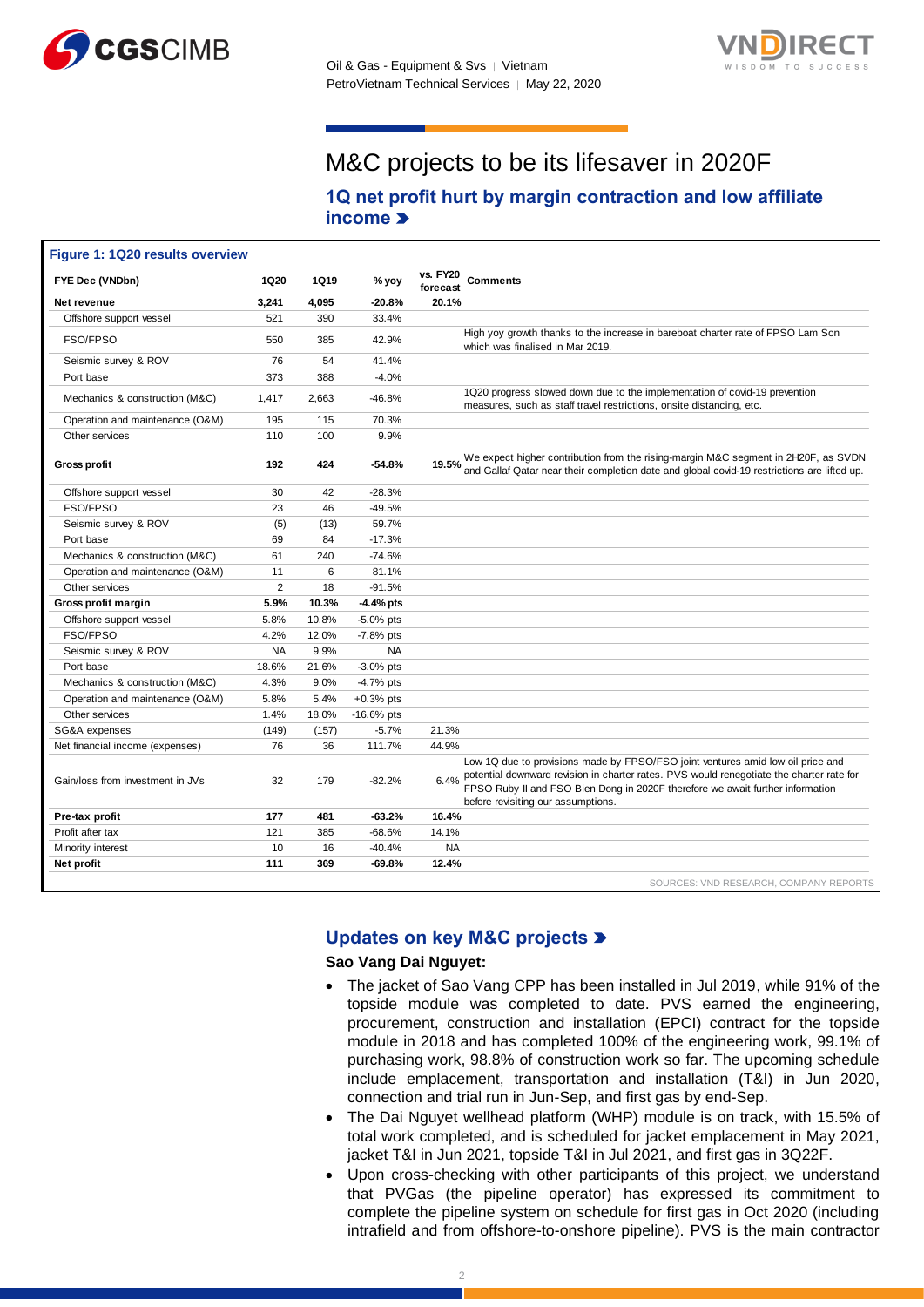

Oil & Gas - Equipment & Svs │ Vietnam PetroVietnam Technical Services | May 22, 2020



of the intrafield pipeline system and the sub-contractor for the Nam Con Son 2 Phase 2 pipeline transferring gas to Dinh Co GPP. Accordingly, PVS could book the majority of revenue from this project in 2020F; we estimate US\$87m.

• Given that the current gas supply in Vietnam is deteriorating quickly, while the gas demand for power generation remains critical, we see limited risks of delays in gas projects such as Sao Vang Dai Nguyet. In addition, good containment of the Covid-19 outbreak in Vietnam so far and the presence of comprehensive prevention measures employed by PetroVietnam Group (PVN, unlisted) could facilitate PVS's staff mobilisation from overseas to Vietnam and from onshore to offshore to help complete the project on schedule.

#### **Gallaf Qatar – Al Shaheen field development**

• This project is scheduled for procurement, construction, and commissioning from Nov 2018 to Jun 2020; emplacement and T&I in Jun-Jul 2020; hook-up and integration with current platform in Apr-Nov 2020, and handover by end-2020. PVS plans to send hundreds of its staff to Qatar in 3Q20F, implying that this project is also near the final stage of installation and platform integration. As the Covid-19 outbreak condition in Qatar is still complicated, we think this could have an effect, though not material, on the execution of this field development. We expect the handover of the project to occur in 1Q21F, only several months behind schedule.

| Figure 2: PVS's key projects in M&C segment                 | Est. contract | Est. |                       |               |                                                                                                                                                                                                                                                                                                                                                                |
|-------------------------------------------------------------|---------------|------|-----------------------|---------------|----------------------------------------------------------------------------------------------------------------------------------------------------------------------------------------------------------------------------------------------------------------------------------------------------------------------------------------------------------------|
|                                                             | value*        |      | revenue Expected      |               |                                                                                                                                                                                                                                                                                                                                                                |
| Project                                                     | (US\$m)       |      | in FY20F project span | <b>Status</b> |                                                                                                                                                                                                                                                                                                                                                                |
| Incorporated                                                |               |      |                       |               |                                                                                                                                                                                                                                                                                                                                                                |
|                                                             |               |      |                       |               | Under development. Purchasing and execution work expected from Nov 2018 to Jun 2020F,                                                                                                                                                                                                                                                                          |
| Gallaf Qatar                                                | 320           |      | 144 2019 - 1Q21F      |               | transportation and installation (T&I) in Jun-Jul 2020F, hook-up and integration into existing<br>platform in Apr-Nov 2020F.                                                                                                                                                                                                                                    |
| Sao Vang Dai Nguyet (SVDN)                                  | 500           |      | 60 2018 - 2021F       |               | Under development. Jacket installed in Jul 2019. Topside T&I expected in Jun 2020. First gas<br>expected in 4Q20F.                                                                                                                                                                                                                                             |
| SVDN intrafield and pipeline<br>connecting to Nam Con Son 2 | 96            |      | 67 3Q19 - 2021F       |               | Contract signed in Oct 2019. Should progress in line with the development of SVDN fields.                                                                                                                                                                                                                                                                      |
| Nam Con Son 2 Phase 2                                       | 26            |      | 20 3Q19 - 1Q21F       |               | Major EPC contractors selected in 3Q19. PTSC was chosen as the sub-contractor for the<br>c.US\$130m subsea pipeline EPC contract (TechnipFMC as main contractor). We estimate<br>that PVS could record US\$26m of revenue during FY20-21F for this contract.                                                                                                   |
| LNG Thi Vai terminal                                        | 78            |      | 27 3Q19 - 4Q22F       | project.      | EPC contract awarded in Jun 2019. Project started in Oct 2019. PVS has a 39% stake in the                                                                                                                                                                                                                                                                      |
| Su Tu Trang Phase 2                                         | 250           |      | 2021 - 2023F          |               | EPC tender could start in 2020F for first-gas by mid- to end-2023F. Phase 2A involves the<br>development of new wells to be used as inputs for the current ST-PIP platform. Phase 2B<br>involves the construction of a central gas facility (CGF) with 16 wells, connecting to ST-PIP<br>platform. First gas of Phase 2A/2B are expected from Dec 2020F/4Q23F. |
| Block B - O Mon pipeline                                    | 1,000         |      | 2021 - 2023F          |               | EPC tender opened in Feb 2020 and would end by Jul 2020F. First gas expected in 2023F.                                                                                                                                                                                                                                                                         |
| Nam Du - U Minh                                             | 150           |      | 2021 - 2023F          | sanction.     | In Mar 2020, Jadestone announced to delay the development of Nam Du - U Minh gas fields in<br>the absence of government approval in 1Q20. Earlier in the year, Jadestone said that all related<br>major contracts and other commercial arrangements were ready for execution upon project                                                                      |
|                                                             |               |      |                       |               | SOURCES: VND RESEARCH, COMPANY REPORTS, INTERNET                                                                                                                                                                                                                                                                                                               |
| <b>Figure 3: Cost of equity assumption</b>                  |               |      |                       |               | Reiterate Add with an unchanged TP of VND16,500 ><br><b>Figure 4: WACC and terminal growth</b>                                                                                                                                                                                                                                                                 |
| <b>Cost of equity</b>                                       |               |      |                       |               | <b>VNDbn</b>                                                                                                                                                                                                                                                                                                                                                   |
| <b>Risk Free Rate</b>                                       |               |      |                       | 4.0%          | <b>Equity Value</b><br>9,798                                                                                                                                                                                                                                                                                                                                   |
| Beta                                                        |               |      |                       | 1.7           | Debt<br>1,356                                                                                                                                                                                                                                                                                                                                                  |
| Risk Premium                                                |               |      |                       | 11.0%         | Cost of Debt<br>3.0%                                                                                                                                                                                                                                                                                                                                           |
| <b>Cost of Equity</b>                                       |               |      |                       | 22.7%         | 20.5%<br>Tax Rate                                                                                                                                                                                                                                                                                                                                              |
|                                                             |               |      |                       |               | <b>WACC</b><br>20.2%                                                                                                                                                                                                                                                                                                                                           |
|                                                             |               |      |                       |               | <b>Perpetual Growth Rate</b><br>1.0%                                                                                                                                                                                                                                                                                                                           |
|                                                             |               |      | SOURCES: VND RESEARCH |               | SOURCES: VND RESEARCH                                                                                                                                                                                                                                                                                                                                          |

# **Reiterate Add with an unchanged TP of VND16,500**

| <b>Figure 3: Cost of equity assumption</b> |                       | Figure 4: WACC and terminal growth |                       |
|--------------------------------------------|-----------------------|------------------------------------|-----------------------|
| <b>Cost of equity</b>                      |                       | <b>VNDbn</b>                       |                       |
| <b>Risk Free Rate</b>                      | 4.0%                  | <b>Equity Value</b>                | 9.798                 |
| Beta                                       | 1.7                   | Debt                               | 1,356                 |
| <b>Risk Premium</b>                        | 11.0%                 | Cost of Debt                       | 3.0%                  |
| <b>Cost of Equity</b>                      | 22.7%                 | Tax Rate                           | 20.5%                 |
|                                            |                       | <b>WACC</b>                        | 20.2%                 |
|                                            |                       | <b>Perpetual Growth Rate</b>       | 1.0%                  |
|                                            | SOURCES: VND RESEARCH |                                    | SOURCES: VND RESEARCH |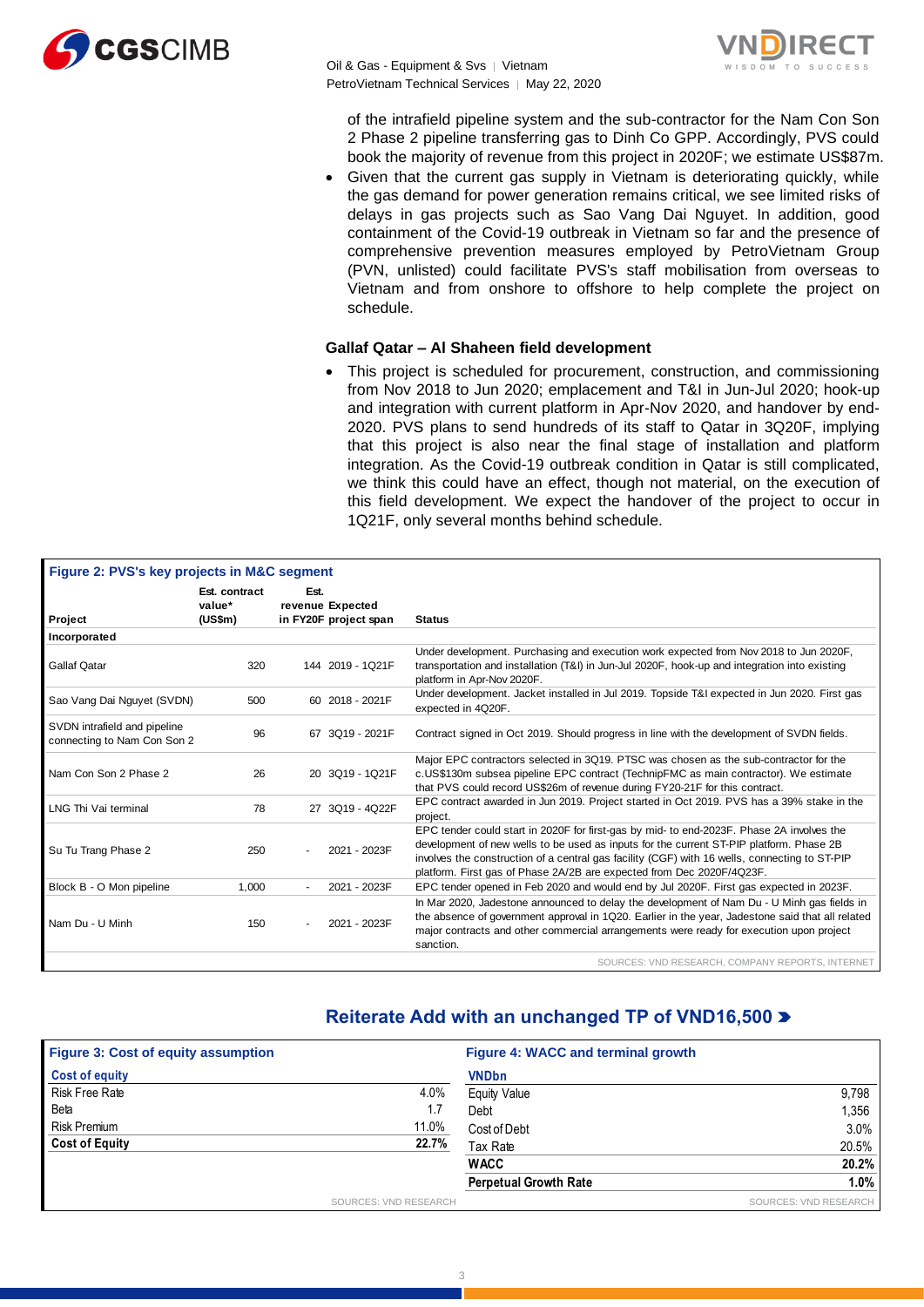



| <b>Figure 5: Summary of DCF valuation</b>    |           |           |           |           |           |           |           |           |             |
|----------------------------------------------|-----------|-----------|-----------|-----------|-----------|-----------|-----------|-----------|-------------|
| <b>VNDbn</b>                                 |           |           |           |           |           |           |           |           | <b>CAGR</b> |
|                                              | Dec-18A   | Dec-19F   | Dec-20F   | Dec-21F   | Dec-22F   | Dec-25F   | Dec-30F   | Dec-35F   | 20-35F      |
| Total revenue                                | 14,638    | 16,968    | 16,105    | 20,438    | 20,971    | 21,509    | 21,978    | 22,260    | 2.2%        |
| % yoy                                        | $-13.5%$  | 15.9%     | $-5.1%$   | 26.9%     | 2.6%      | 0.6%      | 0.3%      | 0.2%      |             |
| COGS & OPEX                                  | (14, 265) | (16, 828) | (15, 820) | (20, 104) | (20, 630) | (21, 159) | (21, 621) | (21, 899) |             |
| Unlevered profit / EBIT                      | 373       | 140       | 285       | 334       | 341       | 349       | 357       | 361       | 1.6%        |
| Operating margin                             | 2.5%      | 0.8%      | 1.8%      | 1.6%      | 1.6%      | 1.6%      | 1.6%      | 1.6%      |             |
| Effective tax rate                           | $-41.3%$  | $-26.7%$  | $-20.5%$  | $-20.5%$  | $-20.5%$  | $-20.5%$  | $-20.5%$  | $-20.5%$  |             |
| EBIT * (1-Tax) or NOPAT                      | 219       | 103       | 227       | 266       | 271       | 278       | 284       | 287       | 1.6%        |
| + Depreciation and amortisation              | 567       | 478       | 478       | 516       | 577       | 586       | 596       | 604       |             |
| % of revenue                                 | 3.9%      | 2.8%      | 3.0%      | 2.5%      | 2.8%      | 2.7%      | 2.7%      | 2.7%      |             |
| Capex                                        | (355)     | (766)     | (727)     | (923)     | (566)     | (740)     | (792)     | (803)     |             |
| % of revenue                                 | $-2.4%$   | $-4.5%$   | $-4.5%$   | $-4.5%$   | $-2.7%$   | $-3.4%$   | $-3.6%$   | $-3.6%$   |             |
| + Change in working capital                  | (710)     | 1,367     | (65)      | (473)     | (104)     | (205)     | (239)     | (242)     |             |
| % of revenue                                 | $-4.9%$   | 8.1%      | $-0.4%$   | $-2.3%$   | $-0.5%$   | $-1.0%$   | $-1.1%$   | $-1.1%$   |             |
| Interest and other financial activities, net | 604       | 963       | 793       | 898       | 1,029     | 1,027     | 1,041     | 1,055     |             |
| % of revenue                                 | 4.1%      | 5.7%      | 4.9%      | 4.4%      | 4.9%      | 4.8%      | 4.7%      | 4.7%      |             |
| Unlevered free cash flow (UFCF)              | 325       | 2,145     | 706       | 284       | 1,207     | 946       | 889       | 901       |             |
| % yoy                                        | $-82.7%$  | 560.7%    | $-67.1%$  | $-59.8%$  | 324.7%    | 21.4%     | 0.9%      | 0.1%      |             |

VND RESEARCH, COMPANY REPORTS

| Figure 6: Blended target price |                        |     |                              |
|--------------------------------|------------------------|-----|------------------------------|
|                                | Implied share          |     | <b>Weighted share</b>        |
| <b>Method</b>                  | price (VND) Weight (%) |     | price (VND)                  |
| <b>DCF</b>                     | 18.473                 | 50% | 9,236                        |
| FY20-22F target P/E of 6.8x    | 14.578                 | 50% | 7,289                        |
| <b>Blended value</b>           |                        |     | 16,526                       |
| Target price                   |                        |     | 16,500                       |
|                                |                        |     | <b>SOURCES: VND RESEARCH</b> |

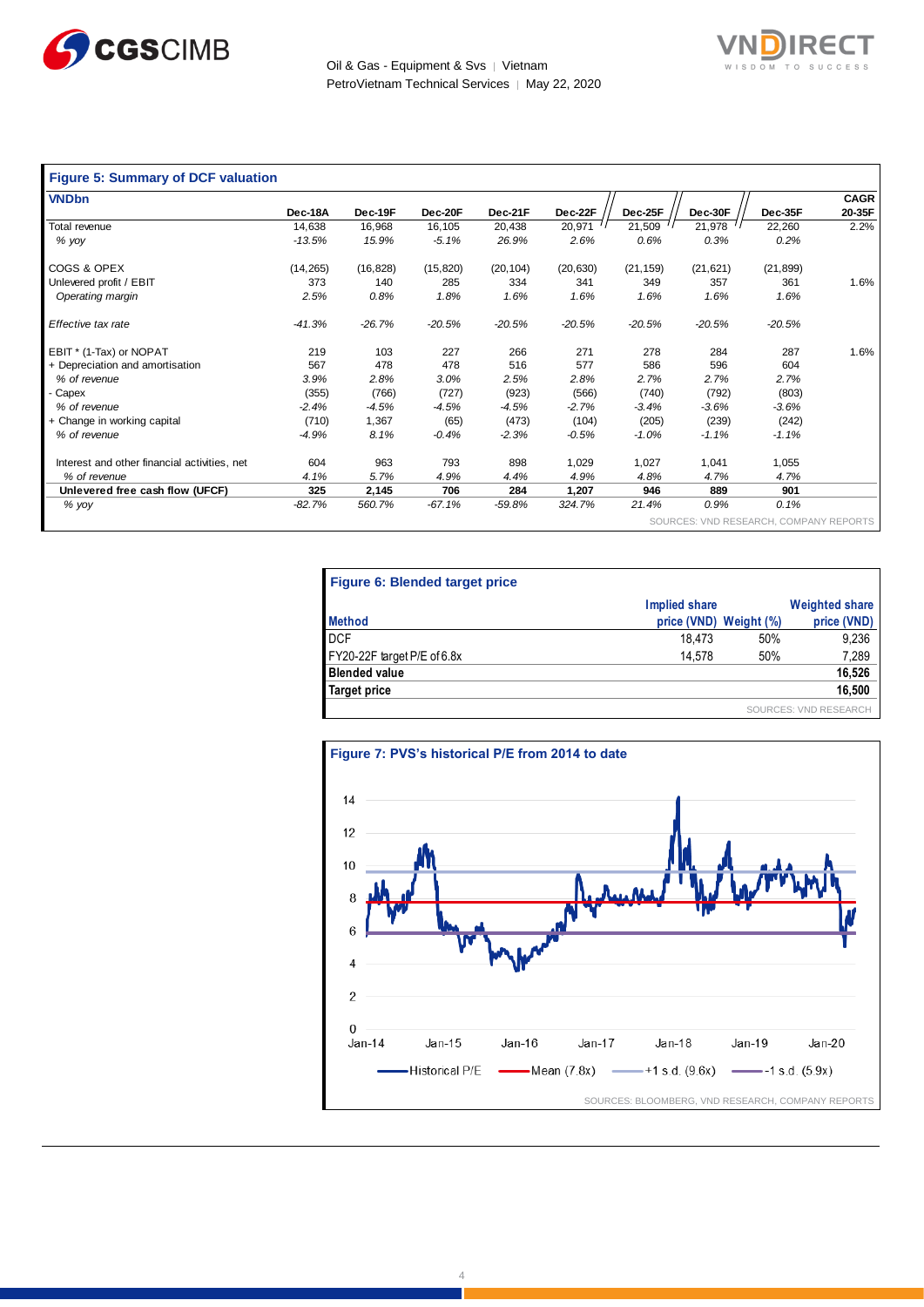

## Oil & Gas - Equipment & Svs | Vietnam PetroVietnam Technical Services | May 22, 2020



### **Figure 8: Regional peer comparison**

|                              | Bloomberg     |                   | Share<br>Price<br>(local | Target<br>Price<br>(local | <b>Market</b><br>Cap |           | P/E(x)          |      | 3-yr fw<br><b>CAGR</b><br><b>EPS</b> |     | P/BV(x) |              |            | <b>ROE (%)</b> |              |         | <b>ROA</b> (%) |                                                                         |
|------------------------------|---------------|-------------------|--------------------------|---------------------------|----------------------|-----------|-----------------|------|--------------------------------------|-----|---------|--------------|------------|----------------|--------------|---------|----------------|-------------------------------------------------------------------------|
| Company                      | Ticker        | Recom.            | curr)                    |                           | curr) (US\$ m)       |           | TTM FY20F FY21F |      | (%)                                  | TTM | FY20F   | <b>FY21F</b> | <b>TTM</b> | FY20F          | <b>FY21F</b> | TTM     | FY20F          | FY21F                                                                   |
| <b>PV Technical Services</b> | <b>PVS VN</b> | <b>ADD</b>        | 12,900                   | 16,500                    | 265                  | 7.1       | 6.9             | 6.0  | 10.4%                                | 0.5 | 0.5     | 0.6          | 7.1%       | 7.7%           | 9.6%         | 3.5%    | 3.6%           | 4.2%                                                                    |
| Malaysia Marine Eng          |               | MMHE MK NOT RATED | 0.50                     | <b>NA</b>                 | 183                  | <b>NA</b> | 45.5            | 25.0 | NA                                   | 0.3 | 0.3     | 0.3          | 0.1%       | 0.8%           | 1.6%         | 0.0%    | 0.7%           | 1.4%                                                                    |
| <b>Yinson Holdings</b>       | YNS MK        | <b>ADD</b>        | 5.65                     | 9.29                      | .385                 | 29.0      | 28.3            | 10.9 | 36.0%                                | 1.7 | 1.7     | 1.6          | 6.2%       | 2.6%           | 11.3%        | 2.4%    | 2.5%           | 5.0%                                                                    |
| Sembcorp Marine              | SMM SP        | <b>HOLD</b>       | 0.73                     | 0.80                      | 1.072                | <b>NA</b> | <b>NA</b>       | NA.  | $-39.8%$                             | 0.7 | 0.7     | 0.7          | $-6.1%$    | $-5.8%$        | $-1.4%$      | $-1.6%$ | $-1.5%$        | $-0.4%$                                                                 |
| Hyundai Engineering          | 000720 KS     | <b>HOLD</b>       | 33.000                   | 45.000                    | 2.986                | 8.3       | 7.0             | 6.7  | <b>NA</b>                            | 0.5 | 0.5     | 0.4          | 6.6%       | 6.7%           | 6.7%         | 2.3%    | 2.4%           | 2.4%                                                                    |
| Keppel Corp                  | <b>KEP SP</b> | <b>ADD</b>        | 6.02                     | 7.48                      | 7.757                | 16.1      | 17.1            | 14.6 | 6.1%                                 | 1.0 | 0.9     | 0.9          | 5.9%       | 5.6%           | 6.4%         | 2.1%    | 2.0%           | 2.4%                                                                    |
| Average (all)                |               |                   |                          |                           | 2.275                | 15.1      | 21.0            | 12.6 | 3.2%                                 | 0.8 | 0.8     | 0.8          | 3.3%       | 2.9%           | 5.7%         | 1.4%    | 1.6%           | 2.5%                                                                    |
| Average (excluding PVS)      |               |                   |                          |                           | 2,677                | 17.8      | 24.5            | 14.3 | 0.8%                                 | 0.8 | 0.8     | 0.8          | 2.5%       | 2.0%           | 4.9%         | 1.0%    | 1.2%           | 2.2%                                                                    |
|                              |               |                   |                          |                           |                      |           |                 |      |                                      |     |         |              |            |                |              |         |                | SOURCES: BLOOMBERG, CGS-CIMB RESEARCH, VND RESEARCH (DATA AS AT 21 MAY) |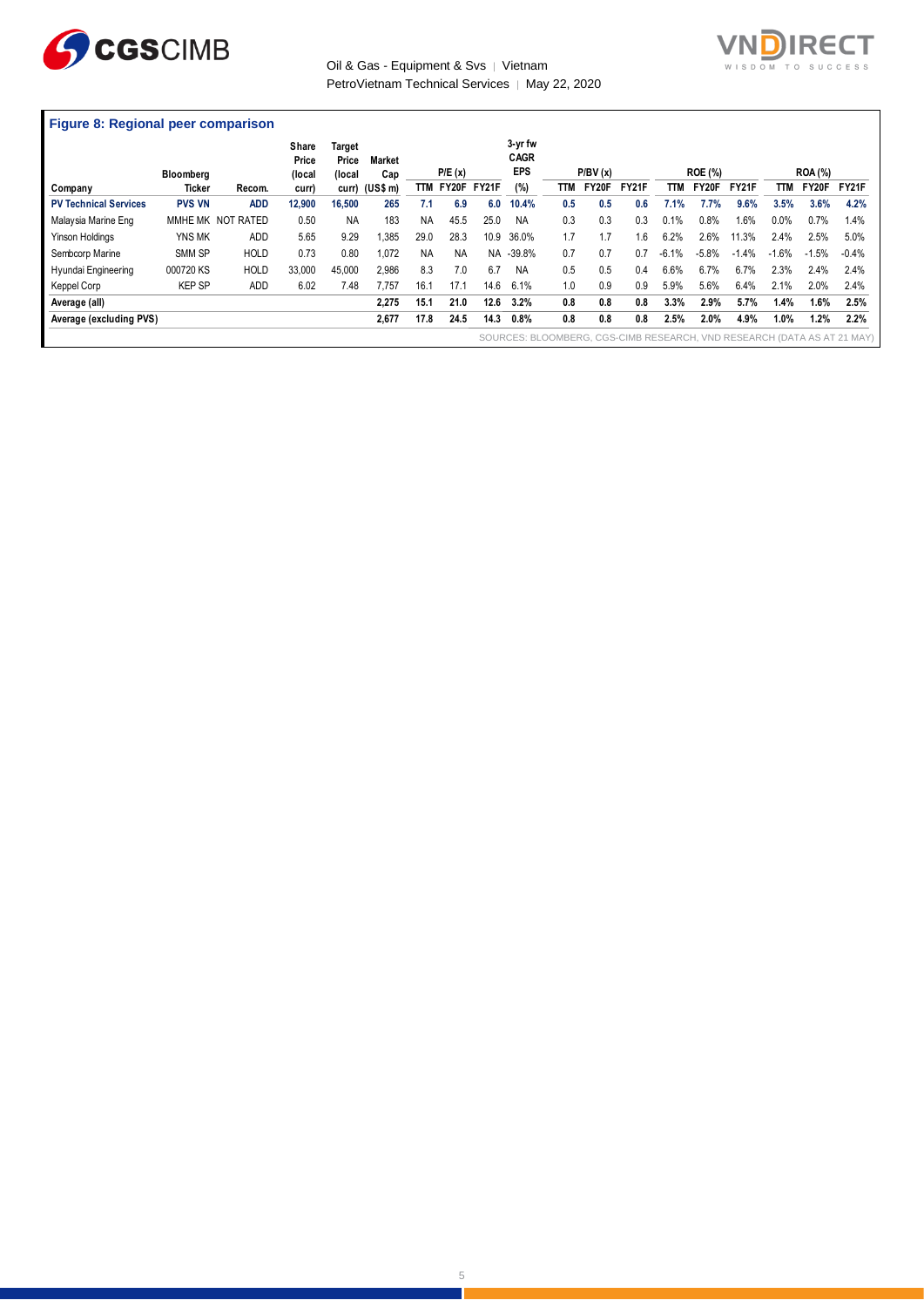

Oil & Gas - Equipment & Svs │ Vietnam PetroVietnam Technical Services | May 22, 2020



# **BY THE NUMBERS**



## **Profit & Loss**

| (VNDb)                                    | Dec-18A | Dec-19A | Dec-20F | Dec-21F | Dec-22F |
|-------------------------------------------|---------|---------|---------|---------|---------|
| <b>Total Net Revenues</b>                 | 14,638  | 16,968  | 16,105  | 20,438  | 20,971  |
| <b>Gross Profit</b>                       | 1,119   | 898     | 984     | 1,282   | 1,313   |
| <b>Operating EBITDA</b>                   | 940     | 619     | 764     | 850     | 918     |
| Depreciation And Amortisation             | (567)   | (478)   | (478)   | (516)   | (577)   |
| <b>Operating EBIT</b>                     | 373     | 140     | 285     | 334     | 341     |
| Financial Income/(Expense)                | 440     | 253     | 169     | 121     | 87      |
| Pretax Income/(Loss) from Assoc.          | 723     | 581     | 501     | 622     | 782     |
| Non-Operating Income/(Expense)            | (559)   | 129     | 123     | 156     | 160     |
| Profit Before Tax (pre-El)                | 976     | 1,103   | 1,078   | 1,233   | 1,369   |
| <b>Exceptional Items</b>                  |         |         |         |         |         |
| <b>Pre-tax Profit</b>                     | 976     | 1,103   | 1,078   | 1,233   | 1,369   |
| Taxation                                  | (403)   | (295)   | (221)   | (253)   | (281)   |
| Exceptional Income - post-tax             |         |         |         |         |         |
| <b>Profit After Tax</b>                   | 573     | 808     | 857     | 980     | 1,089   |
| Minority Interests                        | 474     | 41      | 43      | 50      | 55      |
| <b>Preferred Dividends</b>                |         |         |         |         |         |
| FX Gain/(Loss) - post tax                 |         |         |         |         |         |
| Other Adjustments - post-tax              |         |         |         |         |         |
| <b>Net Profit</b>                         | 1,047   | 849     | 901     | 1,030   | 1,144   |
| <b>Recurring Net Profit</b>               | 1,047   | 849     | 901     | 1.030   | 1,144   |
| <b>Fully Diluted Recurring Net Profit</b> | 1,047   | 849     | 901     | 1,030   | 1,144   |

#### **Cash Flow**

| (VNDb)                           | Dec-18A  | Dec-19A  | Dec-20F  | Dec-21F  | Dec-22F     |
|----------------------------------|----------|----------|----------|----------|-------------|
| <b>EBITDA</b>                    | 940      | 619      | 764      | 850      | 918         |
| Cash Flow from Invt. & Assoc.    | (997)    | (855)    | (741)    | (809)    | (935)       |
| Change In Working Capital        | (710)    | 1,367    | (65)     | (473)    | (104)       |
| (Incr)/Decr in Total Provisions  | 90       | 154      | $\Omega$ | $\Omega$ | $\mathbf 0$ |
| Other Non-Cash (Income)/Expense  | 36       | 485      | 315      | 383      | 452         |
| <b>Other Operating Cashflow</b>  | 1,055    | 495      | 688      | 723      | 784         |
| Net Interest (Paid)/Received     | (36)     | (39)     | (41)     | (38)     | (38)        |
| Tax Paid                         | (187)    | (320)    | (232)    | (265)    | (294)       |
| <b>Cashflow From Operations</b>  | 192      | 1,906    | 688      | 371      | 783         |
| Capex                            | (355)    | (766)    | (727)    | (923)    | (566)       |
| Disposals Of FAs/subsidiaries    | 2        | 5        | 5        | 5        | 5           |
| Acq. Of Subsidiaries/investments |          |          |          |          |             |
| <b>Other Investing Cashflow</b>  | 1,428    | (545)    | (545)    | (545)    | (545)       |
| Cash Flow From Investing         | 1,075    | (1, 306) | (1, 267) | (1, 462) | (1, 106)    |
| Debt Raised/(repaid)             | (256)    | 448      | (321)    | 149      | (154)       |
| Proceeds From Issue Of Shares    |          |          |          |          |             |
| <b>Shares Repurchased</b>        |          |          |          |          |             |
| Dividends Paid                   | (509)    | (397)    | (335)    | (335)    | (335)       |
| <b>Preferred Dividends</b>       |          |          |          |          |             |
| <b>Other Financing Cashflow</b>  | $\Omega$ | $\Omega$ | $\Omega$ | $\Omega$ | $\Omega$    |
| <b>Cash Flow From Financing</b>  | (765)    | 52       | (655)    | (186)    | (488)       |
| <b>Total Cash Generated</b>      | 502      | 651      | (1, 235) | (1, 278) | (811)       |
| <b>Free Cashflow To Equity</b>   | 1,011    | 1.048    | (900)    | (943)    | (477)       |
| <b>Free Cashflow To Firm</b>     | 1,303    | 639      | (538)    | (1,054)  | (285)       |

SOURCES: VND RESEARCH, COMPANY REPORTS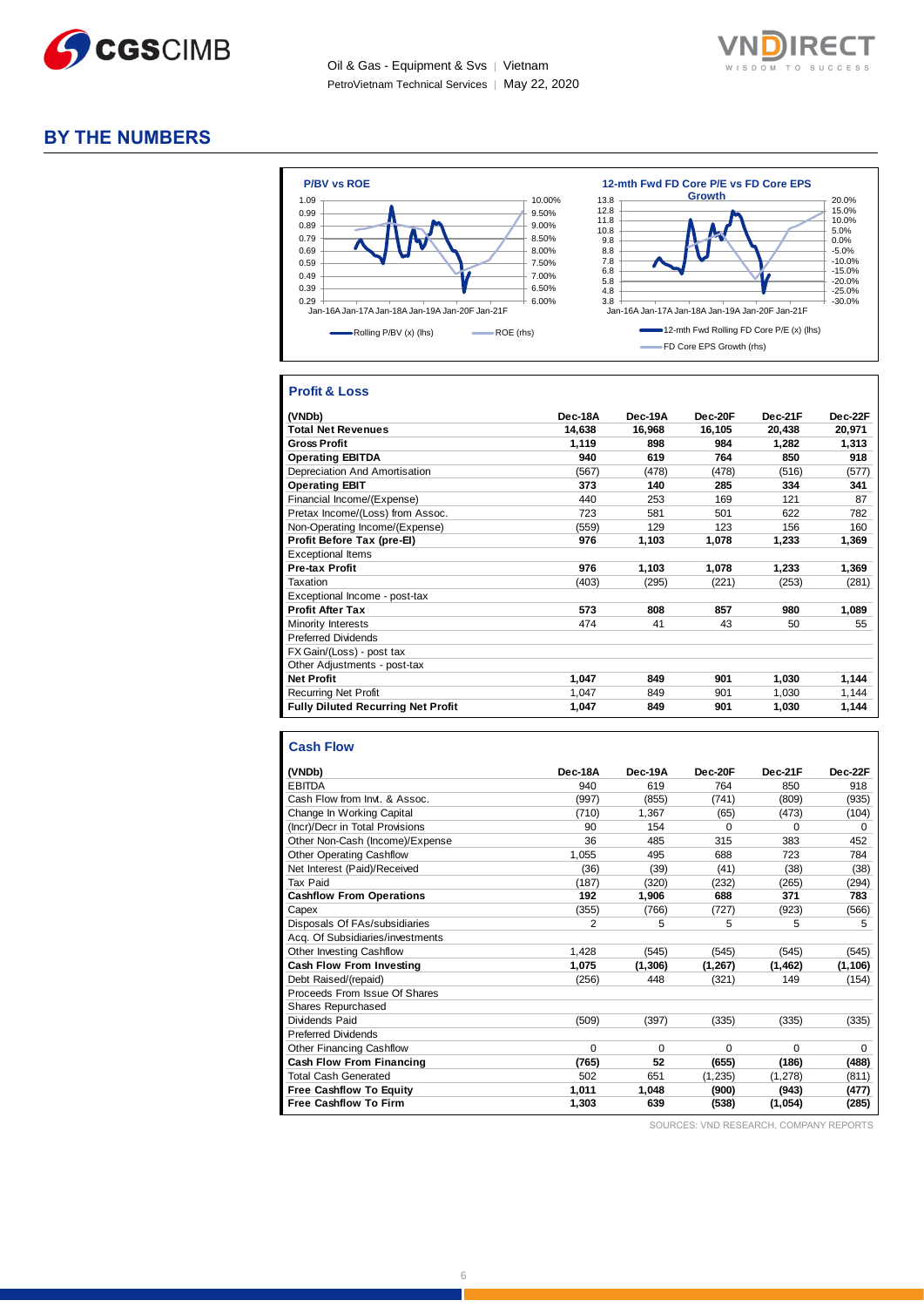

Oil & Gas - Equipment & Svs | Vietnam PetroVietnam Technical Services | May 22, 2020



# **BY THE NUMBERS… cont'd**

| (VNDb)                                     | Dec-18A  | Dec-19A  | Dec-20F  | Dec-21F  | Dec-22F  |
|--------------------------------------------|----------|----------|----------|----------|----------|
| <b>Total Cash And Equivalents</b>          | 8.037    | 9.692    | 8.457    | 7.179    | 6,368    |
| <b>Total Debtors</b>                       | 5.006    | 4.627    | 4.572    | 5.802    | 5,953    |
| Inventories                                | 494      | 1.269    | 786      | 995      | 1.021    |
| <b>Total Other Current Assets</b>          | 591      | 396      | 376      | 477      | 490      |
| <b>Total Current Assets</b>                | 14,129   | 15,984   | 14,190   | 14,453   | 13,832   |
| <b>Fixed Assets</b>                        | 2.634    | 3.177    | 3.426    | 3,833    | 3,822    |
| <b>Total Investments</b>                   | 4.937    | 5.372    | 5,256    | 5,269    | 5,271    |
| <b>Intangible Assets</b>                   | $\Omega$ | $\Omega$ | $\Omega$ | $\Omega$ | $\Omega$ |
| <b>Total Other Non-Current Assets</b>      | 1,390    | 1,471    | 1,471    | 1.471    | 1,471    |
| <b>Total Non-current Assets</b>            | 8,961    | 10,020   | 10,153   | 10,573   | 10,563   |
| Short-term Debt                            | 721      | 771      | 335      | 417      | 323      |
| Current Portion of Long-Term Debt          |          |          |          |          |          |
| <b>Total Creditors</b>                     | 3.277    | 4.356    | 3,736    | 4.784    | 4,868    |
| <b>Other Current Liabilities</b>           | 2.827    | 3.867    | 3.670    | 4.658    | 4,779    |
| <b>Total Current Liabilities</b>           | 6.825    | 8.995    | 7.742    | 9.859    | 9.971    |
| Total Long-term Debt                       | 193      | 584      | 700      | 767      | 707      |
| Hybrid Debt - Debt Component               |          |          |          |          |          |
| <b>Total Other Non-Current Liabilities</b> | 3.366    | 3.641    | 3.641    | 3.641    | 3,641    |
| <b>Total Non-current Liabilities</b>       | 3,559    | 4,225    | 4.341    | 4.407    | 4,347    |
| <b>Total Provisions</b>                    | $\Omega$ | $\Omega$ | $\Omega$ | $\Omega$ | $\Omega$ |
| <b>Total Liabilities</b>                   | 10,384   | 13,220   | 12,082   | 14,266   | 14,318   |
| Shareholders' Equity                       | 11,872   | 12,070   | 11,503   | 9.952    | 9,214    |
| Minority Interests                         | 833      | 714      | 758      | 808      | 863      |
| <b>Total Equity</b>                        | 12,705   | 12.784   | 12,261   | 10,759   | 10,077   |

# **Key Ratios**

|                                  | Dec-18A    | Dec-19A    | Dec-20F   | Dec-21F | Dec-22F |
|----------------------------------|------------|------------|-----------|---------|---------|
| Revenue Growth                   | $(13.5\%)$ | 15.9%      | $(5.1\%)$ | 26.9%   | 2.6%    |
| Operating EBITDA Growth          | $(3.0\%)$  | $(34.2\%)$ | 23.4%     | 11.3%   | 8.0%    |
| Operating EBITDA Margin          | 6.42%      | 3.65%      | 4.74%     | 4.16%   | 4.38%   |
| Net Cash Per Share (VND)         | 14.903     | 17.441     | 15.529    | 12.545  | 11.169  |
| BVPS (VND)                       | 24.839     | 25.253     | 24.067    | 20.821  | 19.278  |
| <b>Gross Interest Cover</b>      | 13.91      | 4.15       | 8.02      | 10.12   | 10.34   |
| <b>Effective Tax Rate</b>        | 41.3%      | 26.7%      | 20.5%     | 20.5%   | 20.5%   |
| Net Dividend Payout Ratio        | 48.6%      | 46.7%      | 37.1%     | 32.5%   | 29.3%   |
| <b>Accounts Receivables Days</b> | 132.1      | 103.6      | 104.5     | 92.6    | 102.3   |
| <b>Inventory Days</b>            | 12.96      | 20.02      | 24.87     | 16.97   | 18.72   |
| <b>Accounts Payables Days</b>    | 84.69      | 81.93      | 90.39     | 74.62   | 82.37   |
| <b>ROIC</b> (%)                  | 6.27%      | 2.80%      | 8.40%     | 8.29%   | 8.69%   |
| ROCE(%)                          | 6.30%      | 3.32%      | 3.83%     | 4.13%   | 4.28%   |
| Return On Average Assets         | 0.92%      | 2.47%      | 2.87%     | 3.58%   | 4.12%   |

### **Key Drivers**

|                                                | Dec-18A | Dec-19A | Dec-20F | Dec-21F | Dec-22F |
|------------------------------------------------|---------|---------|---------|---------|---------|
| Outstanding Orderbook (VNDb)                   | 13.070  | 16.991  | 42.072  | 31.871  | 20,305  |
| Order Book Wins (VNDb)                         | N/A     | N/A     | N/A     | N/A     | N/A     |
| Order Book Depletion (VNDb)                    | N/A     | N/A     | N/A     | N/A     | N/A     |
| Average Day Rate Per Ship (US\$)               | N/A     | N/A     | N/A     | N/A     | N/A     |
| No. Of Ships (unit)                            | N/A     | N/A     | N/A     | N/A     | N/A     |
| Average Utilisation Rate (%)                   | N/A     | N/A     | N/A     | N/A     | N/A     |
| Oil Price (US\$/bbl)                           | 71.1    | 64.2    | 45.0    | 55.0    | 57.0    |
| Energy Production Volume (mmboe)               | N/A     | N/A     | N/A     | N/A     | N/A     |
| Average Day Rate - Drilling Rigs (US\$)        | N/A     | N/A     | N/A     | N/A     | N/A     |
| Average Util. Rate - Drilling Rigs (%)         | N/A     | N/A     | N/A     | N/A     | N/A     |
| Average Day Rate - FPUs (US\$)                 | N/A     | N/A     | N/A     | N/A     | N/A     |
| Average Util. Rate - FPUs (%)                  | N/A     | N/A     | N/A     | N/A     | N/A     |
| Total Oil Storage Capacity (000 cbm)           | N/A     | N/A     | N/A     | N/A     | N/A     |
| Equity Share Of Oil Storage Capacity (000 cbm) | N/A     | N/A     | N/A     | N/A     | N/A     |
| Assumed Util. Rate Of Oil Storage Capacity (%) | N/A     | N/A     | N/A     | N/A     | N/A     |

SOURCES: VND RESEARCH, COMPANY REPORTS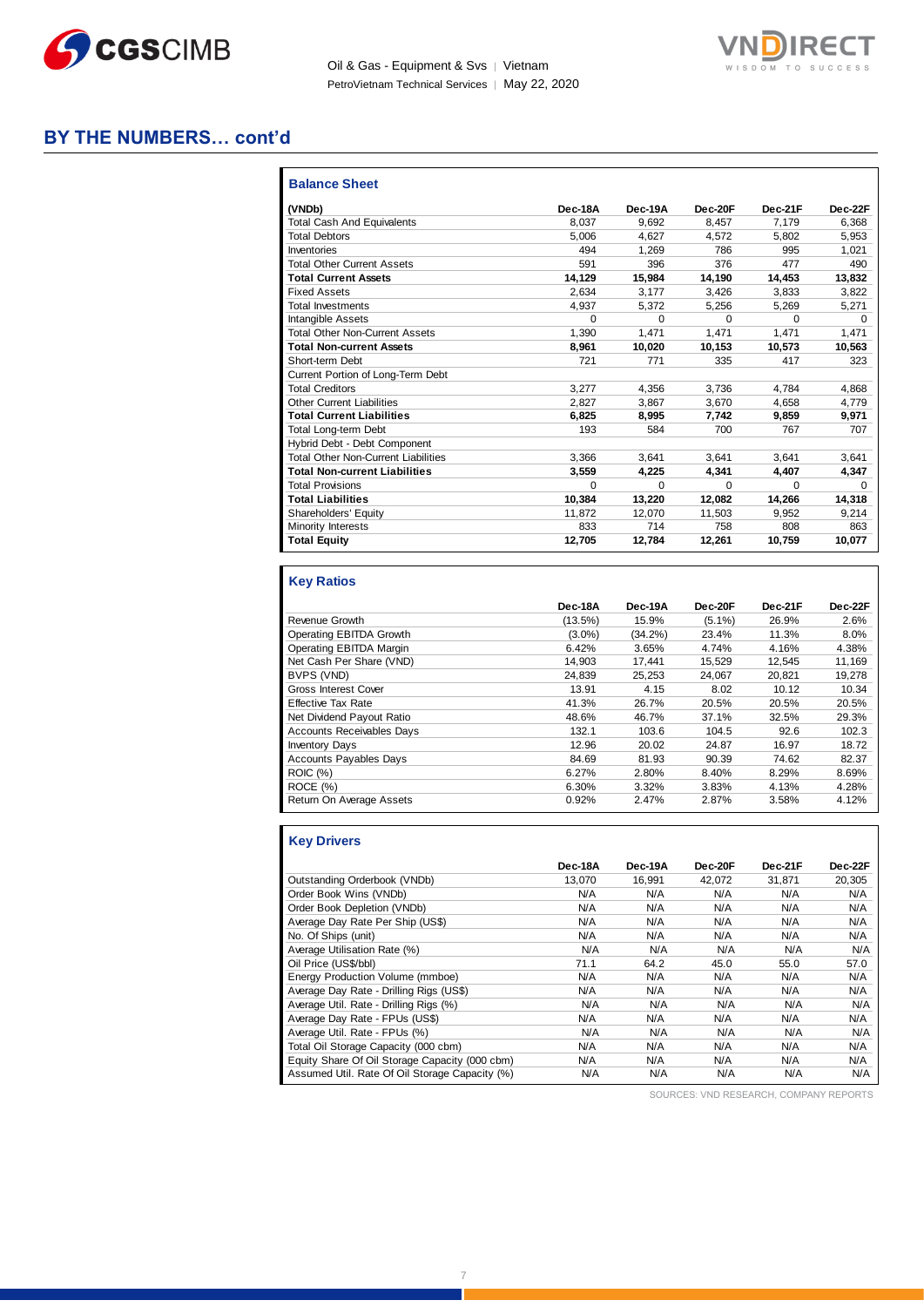



#### **DISCLAIMER**

The content of this report (including the views and opinions expressed therein, and the information comprised therein) has been prepared by and belongs to VNDIRECT Securities Corporation, and is distributed by CGS-CIMB pursuant to an arrangement between VNDIRECT Securities Corporation and CGS-CIMB. VNDIRECT Securities Corporation is not an affiliate of CGS-CIMB.

This report is not directed to, or intended for distribution to or use by, any person or entity who is a citizen or resident of or located in any locality, state, country or other jurisdiction where such distribution, publication, availability or use would be contrary to law or regulation.

By accepting this report, the recipient hereof represents and warrants that he is entitled to receive such report in accordance with the restrictions set forth below and agrees to be bound by the limitations contained herein (including the "Restrictions on Distributions" set out below). Any failure to comply with these limitations may constitute a violation of law. This publication is being supplied to you strictly on the basis that it will remain confidential. No part of this report may be (i) copied, photocopied, duplicated, stored or reproduced in any form by any means or (ii) redistributed or passed on, directly or indirectly, to any other person in whole or in part, for any purpose without the prior written consent of CGS-CIMB.

The information contained in this research report is prepared from data believed to be correct and reliable at the time of issue of this report.

VNDIRECT Securities Corporation may or may not issue regular reports on the subject matter of this report at any frequency and may cease to do so or change the periodicity of reports at any time. Neither VNDIRECT Securities Corporation nor CGS-CIMB is under any obligation to update this report in the event of a material change to the information contained in this report. Neither VNDIRECT Securities Corporation nor CGS-CIMB has any and will accept any, obligation to (i) check or ensure that the contents of this report remain current, reliable or relevant, (ii) ensure that the content of this report constitutes all the information a prospective investor may require, (iii) ensure the adequacy, accuracy, completeness, reliability or fairness of any views, opinions and information, and accordingly, VNDIRECT Securities Corporation, CGS-CIMB and their respective affiliates and related persons including China Galaxy International Financial Holdings Limited ("CGIFHL") and CIMB Group Sdn. Bhd. ("CIMBG") and their respective related corporations (and their respective directors, associates, connected persons and/or employees) shall not be liable in any manner whatsoever for any consequences (including but not limited to any direct, indirect or consequential losses, loss of profits and damages) of any reliance thereon or usage thereof. In particular, VNDIRECT Securities Corporation and CGS-CIMB disclaim all responsibility and liability for the views and opinions set out in this report.

Unless otherwise specified, this report is based upon reasonable sources. Such sources will, unless otherwise specified, for market data, be market data and prices available from the main stock exchange or market where the relevant security is listed, or, where appropriate, any other market. Information on the accounts and business of company(ies) will generally be based on published statements of the company(ies), information disseminated by regulatory information services, other publicly available information and information resulting from our research. Whilst every effort is made to ensure that statements of facts made in this report are accurate, all estimates, projections, forecasts, expressions of opinion and other subjective judgments contained in this report are based on assumptions considered to be reasonable as of the date of the document in which they are contained and must not be construed as a representation that the matters referred to therein will occur. Past performance is not a reliable indicator of future performance. The value of investments may go down as well as up and those investing may, depending on the investments in question, lose more than the initial investment. No report shall constitute an offer or an invitation by or on behalf of CGS-CIMB or VNDIRECT Securities Corporation, or their respective affiliates (including CGIFHL, CIMBG and their respective related corporations) to any person to buy or sell any investments.

CGS-CIMB and/or VNDIRECT Securities Corporation and/or their respective affiliates and related corporations (including CGIFHL, CIMBG and their respective related corporations), their respective directors, associates, connected parties and/or employees may own or have positions in securities of the company(ies) covered in this research report or any securities related thereto and may from time to time add to or dispose of, or may be materially interested in, any such securities. Further, CGS-CIMB and/or VNDIRECT Securities Corporation, and/or their respective affiliates and their respective related corporations (including CGIFHL, CIMBG and their respective related corporations) do and seek to do business with the company(ies) covered in this research report and may from time to time act as market maker or have assumed an underwriting commitment in securities of such company(ies), may sell them to or buy them from customers on a principal basis and may also perform or seek to perform significant investment banking, advisory, underwriting or placement services for or relating to such company(ies) as well as solicit such investment, advisory or other services from any entity mentioned in this report.

CGS-CIMBand/or VNDIRECT Securities Corporation and/or their respective affiliates (including CGIFHL, CIMBG and their respective related corporations) may enter into an agreement with the company(ies) covered in this report relating to the production of research reports. CGS-CIMB and/or VNDIRECT Securities Corporation may disclose the contents of this report to the company(ies) covered by it and may have amended the contents of this report following such disclosure.

The analyst responsible for the production of this report hereby certifies that the views expressed herein accurately and exclusively reflect his or her personal views and opinions about any and all of the issuers or securities analysed in this report and were prepared independently and autonomously. No part of the compensation of the analyst(s) was, is, or will be directly or indirectly related to the inclusion of specific recommendations(s) or view(s) in this report. The analyst(s) who prepared this research report is prohibited from receiving any compensation, incentive or bonus based on specific investment banking transactions or for providing a specific recommendation for, or view of, a particular company. Information barriers and other arrangements may be established where necessary to prevent conflicts of interests arising. However, the analyst(s) may receive compensation that is based on his/their coverage of company(ies) in the performance of his/their duties or the performance of his/their recommendations and the research personnel involved in the preparation of this report may also participate in the solicitation of the businesses as described above. In reviewing this research report, an investor should be aware that any or all of the foregoing, among other things, may give rise to real or potential conflicts of interest. Additional information is, subject to the duties of confidentiality, available on request.

The term "VNDIRECT Securities Corporation" shall, unless the context otherwise requires, mean VNDIRECT Securities Corporation and its affiliates, subsidiaries and related companies. The term "CGS-CIMB" shall denote, where appropriate, the relevant entity distributing or disseminating the report in the particular jurisdiction referenced below, or, in every other case except as otherwise stated herein, CGS-CIMB Securities International Pte. Ltd. and its affiliates, subsidiaries and related corporations.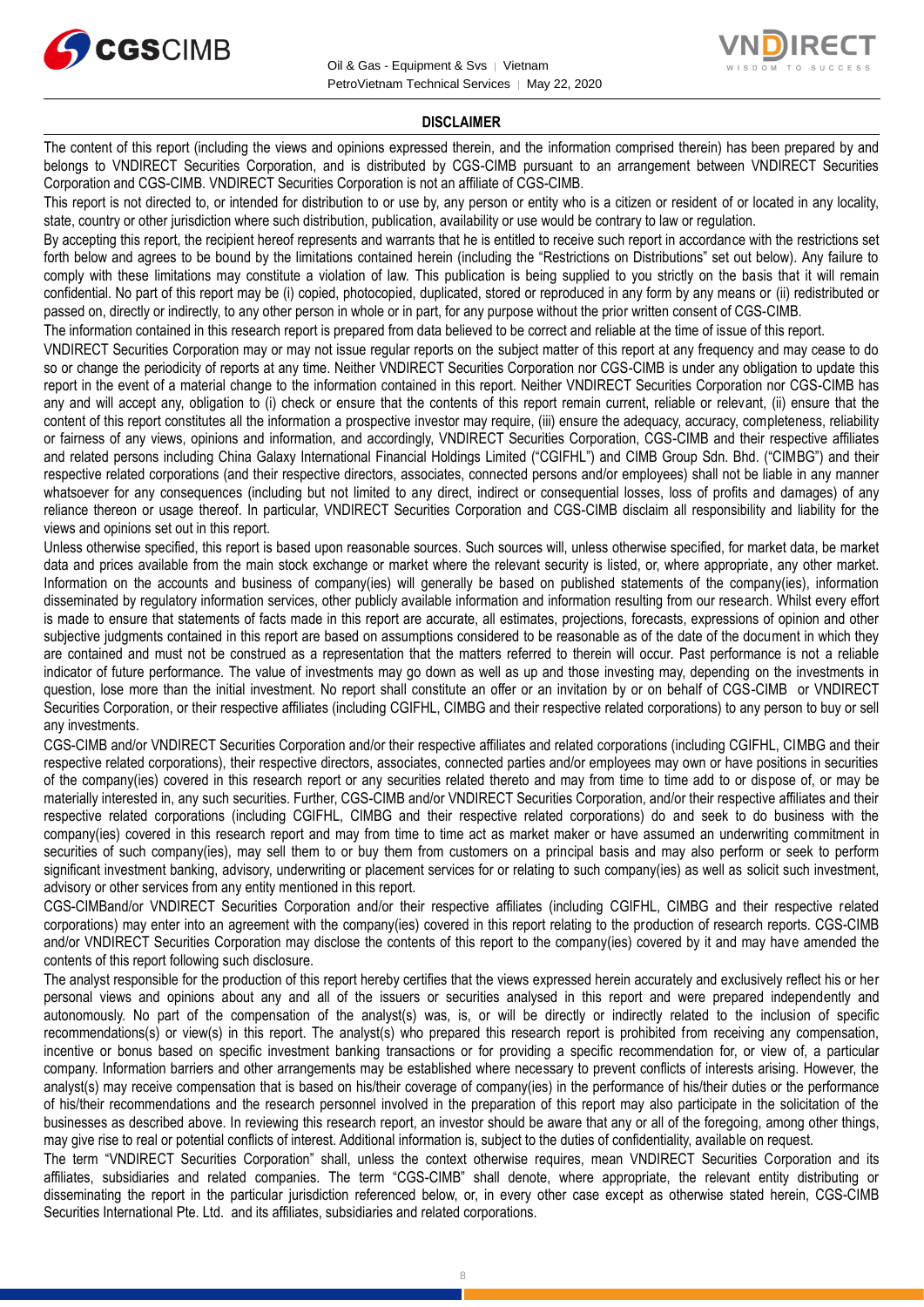



| <b>CGS-CIMB</b> |                                                                                   |                                                                 |
|-----------------|-----------------------------------------------------------------------------------|-----------------------------------------------------------------|
| Country         | <b>CGS-CIMB Entity</b>                                                            | <b>Regulated by</b>                                             |
| Hong Kong       | CGS-CIMB Securities (Hong Kong) Limited                                           | Securities and Futures Commission Hong Kong                     |
| India           | CGS-CIMB Securities (India) Private Limited                                       | Securities and Exchange Board of India (SEBI)                   |
| Indonesia       | PT CGS-CIMB Sekuritas Indonesia                                                   | Financial Services Authority of Indonesia                       |
| Malaysia        | CGS-CIMB Securities Sdn. Bhd. (formerly known<br>as Jupiter Securities Sdn. Bhd.) | Securities Commission Malaysia                                  |
| Singapore       | CGS-CIMB Research Pte. Ltd.                                                       | Monetary Authority of Singapore                                 |
| South Korea     | CGS-CIMB Securities (Hong Kong) Limited,                                          | Financial Services Commission and Financial Supervisory Service |
|                 | Korea Branch                                                                      |                                                                 |
| Thailand        | CGS-CIMB Securities (Thailand) Co. Ltd.                                           | Securities and Exchange Commission Thailand                     |

(i) As of April 30, 2020 VNDIRECT Securities Corporation has a proprietary position in the securities (which may include but not limited to shares, warrants, call warrants and/or any other derivatives) in the following company or companies covered or recommended in this report:  $(a)$ .

(ii) As of May 22, 2020, the analyst(s) who prepared this report, and the associate(s), has / have an interest in the securities (which may include but not limited to shares, warrants, call warrants and/or any other derivatives) in the following company or companies covered or recommended in this report:

(a) -

This report does not purport to contain all the information that a prospective investor may require. CGS-CIMB, VNDIRECT Securities Corporation and their respective affiliates (including CGIFHL, CIMBG and their related corporations) do not make any guarantee, representation or warranty, express or implied, as to the adequacy, accuracy, completeness, reliability or fairness of any such information and opinion contained in this report. None of CGS-CIMB, VNDIRECT Securities Corporation and their respective affiliates and related persons (including CGIFHL, CIMBG and their related corporations) shall be liable in any manner whatsoever for any consequences (including but not limited to any direct, indirect or consequential losses, loss of profits and damages) of any reliance thereon or usage thereof.

This report is general in nature and has been prepared for information purposes only. It is intended for circulation amongst CGS-CIMB's and its affiliates' (including CGIFHL's, CIMBG's and their respective related corporations') clients generally and does not have regard to the specific investment objectives, financial situation and the particular needs of any specific person who may receive this report. The information and opinions in this report are not and should not be construed or considered as an offer, recommendation or solicitation to buy or sell the subject securities, related investments or other financial instruments or any derivative instrument, or any rights pertaining thereto.

Investors are advised to make their own independent evaluation of the information contained in this research report, consider their own individual investment objectives, financial situation and particular needs and consult their own professional and financial advisers as to the legal, business, financial, tax and other aspects before participating in any transaction in respect of the securities of company(ies) covered in this research report. The securities of such company(ies) may not be eligible for sale in all jurisdictions or to all categories of investors.

#### Restrictions on Distributions

**Australia:** Despite anything in this report to the contrary, this research is issued by VNDIRECT Securities Corporation and provided in Australia by CGS-CIMB Securities (Singapore) Pte. Ltd. and CGS-CIMB Securities (Hong Kong) Limited. This research is only available in Australia to persons who are "wholesale clients" (within the meaning of the Corporations Act 2001 (Cth) and is supplied solely for the use of such wholesale clients and shall not be distributed or passed on to any other person. You represent and warrant that if you are in Australia, you are a "wholesale client". This research is of a general nature only and has been prepared without taking into account the objectives, financial situation or needs of the individual recipient. CGS-CIMB Securities (Singapore) Pte. Ltd. and CGS-CIMB Securities (Hong Kong) Limited do not hold, and are not required to hold an Australian financial services license. CGS-CIMB Securities (Singapore) Pte. Ltd. and CGS-CIMB Securities (Hong Kong) Limited rely on "passporting" exemptions for entities appropriately licensed by the Monetary Authority of Singapore (under ASIC Class Order 03/1102) and the Securities and Futures Commission in Hong Kong (under ASIC Class Order 03/1103).

**Canada:** This research report has not been prepared in accordance with the disclosure requirements of Dealer Member Rule 3400 – Research Restrictions and Disclosure Requirements of the Investment Industry Regulatory Organization of Canada. For any research report distributed by CIBC, further disclosures related to CIBC conflicts of interest can be found at https://researchcentral.cibcwm.com.

**China:** For the purpose of this report, the People's Republic of China ("PRC") does not include the Hong Kong Special Administrative Region, the Macau Special Administrative Region or Taiwan. The distributor of this report has not been approved or licensed by the China Securities Regulatory Commission or any other relevant regulatory authority or governmental agency in the PRC. This report contains only marketing information. The distribution of this report is not an offer to buy or sell to any person within or outside PRC or a solicitation to any person within or outside of PRC to buy or sell any instruments described herein. This report is being issued outside the PRC to a limited number of institutional investors and may not be provided to any person other than the original recipient and may not be reproduced or used for any other purpose.

**France:** Only qualified investors within the meaning of French law shall have access to this report. This report shall not be considered as an offer to subscribe to, or used in connection with, any offer for subscription or sale or marketing or direct or indirect distribution of financial instruments and it is not intended as a solicitation for the purchase of any financial instrument.

**Germany:** This report is only directed at persons who are professional investors as defined in sec 31a(2) of the German Securities Trading Act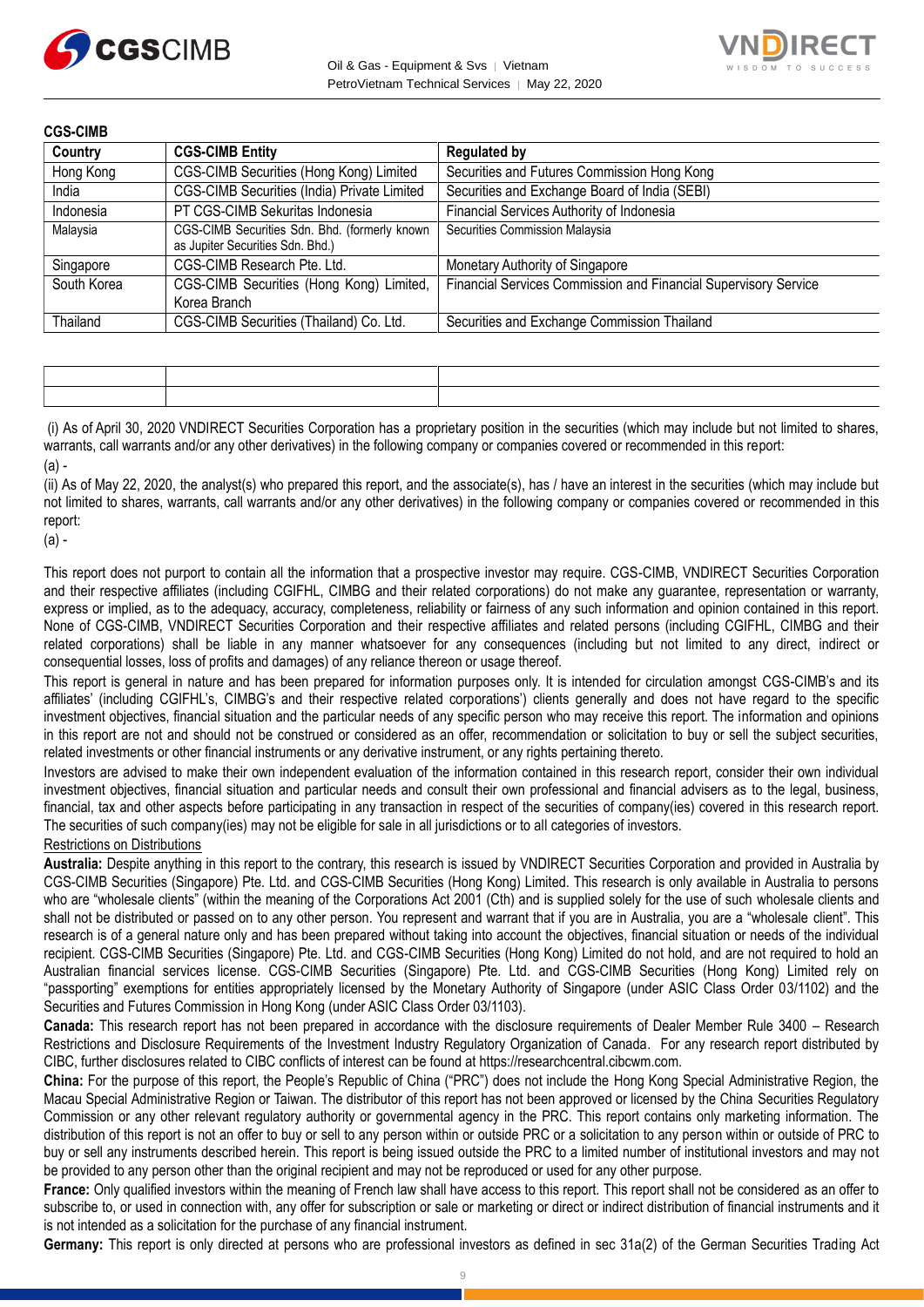



(WpHG). This publication constitutes research of a non-binding nature on the market situation and the investment instruments cited here at the time of the publication of the information.

The current prices/yields in this issue are based upon closing prices from Bloomberg as of the day preceding publication. Please note that neither the German Federal Financial Supervisory Agency (BaFin), nor any other supervisory authority exercises any control over the content of this report. **Hong Kong:** This report is issued and distributed in Hong Kong by CGS-CIMB Securities (Hong Kong) Limited ("CHK") which is licensed in Hong Kong by the Securities and Futures Commission for Type 1 (dealing in securities) and Type 4 (advising on securities) activities. Any investors wishing to purchase or otherwise deal in the securities covered in this report should contact the Head of Sales at CGS-CIMB Securities (Hong Kong) Limited. The views and opinions in this research report are our own as of the date hereof and are subject to change. If the Financial Services and Markets Act of the United Kingdom or the rules of the Financial Conduct Authority apply to a recipient, our obligations owed to such recipient therein are unaffected. CHK has no obligation to update its opinion or the information in this research report.

CHK does not make a market on other securities mentioned in the report.

#### **India:**

This report is issued by VNDIRECT Securities Corporation and distributed in India by CGS-CIMB Securities (India) Private Limited ("CGS-CIMB India"). CGS-CIMB India is a subsidiary of CGS-CIMB Securities International Pte. Ltd. which in turn is a 50:50 joint venture company of CGIFHL and CIMBG. The details of the members of the group of companies of CGS-CIMB can be found at www.cgs-cimb.com, CGIFHL at www.chinastock.com.hk/en/ACG/ContactUs/index.aspx and CIMBG at www.cimb.com/en/who-we-are.html. CGS-CIMB India is registered with the National Stock Exchange of India Limited and BSE Limited as a trading and clearing member (Merchant Banking Number: INM000012037) under the Securities and Exchange Board of India (Stock Brokers and Sub-Brokers) Regulations, 1992. In accordance with the provisions of Regulation 4(g) of the Securities and Exchange Board of India (Investment Advisers) Regulations, 2013, CGS-CIMB India is not required to seek registration with the Securities and Exchange Board of India ("SEBI") as an Investment Adviser. CGS-CIMB India is registered with SEBI (SEBI Registration Number: INZ000157134) as a Research Analyst (INH000000669) pursuant to the SEBI (Research Analysts) Regulations, 2014 ("Regulations").

This report does not take into account the particular investment objectives, financial situations, or needs of the recipients. It is not intended for and does not deal with prohibitions on investment due to law/jurisdiction issues etc. which may exist for certain persons/entities. Recipients should rely on their own investigations and take their own professional advice before investment.

The report is not a "prospectus" as defined under Indian Law, including the Companies Act, 2013, and is not, and shall not be, approved by, or filed or registered with, any Indian regulator, including any Registrar of Companies in India, SEBI, any Indian stock exchange, or the Reserve Bank of India. No offer, or invitation to offer, or solicitation of subscription with respect to any such securities listed or proposed to be listed in India is being made, or intended to be made, to the public, or to any member or section of the public in India, through or pursuant to this report.

The research analysts, strategists or economists principally responsible for the preparation of this research report are segregated from the other activities of CGS-CIMB India and they have received compensation based upon various factors, including quality, accuracy and value of research, firm profitability or revenues, client feedback and competitive factors. Research analysts', strategists' or economists' compensation is not linked to investment banking or capital markets transactions performed or proposed to be performed by CGS-CIMB India or its affiliates.

CGS-CIMB India does not have actual / beneficial ownership of 1% or more securities of the subject company in this research report, at the end of the month immediately preceding the date of publication of this research report. However, since affiliates of CGS-CIMB India are engaged in the financial services business, they might have in their normal course of business financial interests or actual / beneficial ownership of one per cent or more in various companies including the subject company in this research report.

CGS-CIMB India or its associates, may: (a) from time to time, have long or short position in, and buy or sell the securities of the subject company in this research report; or (b) be engaged in any other transaction involving such securities and earn brokerage or other compensation or act as a market maker in the financial instruments of the subject company in this research report or act as an advisor or lender/borrower to such company or may have any other potential conflict of interests with respect to any recommendation and other related information and opinions.

CGS-CIMB India, its associates and the analyst engaged in preparation of this research report have not received any compensation for investment banking, merchant banking or brokerage services from the subject company mentioned in the research report in the past 12 months.

CGS-CIMB India, its associates and the analyst engaged in preparation of this research report have not managed or co-managed public offering of securities for the subject company mentioned in the research report in the past 12 months. The analyst from CGS-CIMB India engaged in preparation of this research report or his/her relative (a) do not have any financial interests in the subject company mentioned in this research report; (b) do not own 1% or more of the equity securities of the subject company mentioned in the research report as of the last day of the month preceding the publication of the research report; (c) do not have any material conflict of interest at the time of publication of the research report.

**Indonesia:** This report is issued by VNDIRECT Securities Corporation and distributed by PT CGS-CIMB Sekuritas Indonesia ("CGS-CIMB Indonesia"). The views and opinions in this research report are not our own but of VNDIRECT Securities Corporation as of the date hereof and are subject to change. CGS-CIMB Indonesia has no obligation to update the opinion or the information in this research report. This report is for private circulation only to clients of CGS-CIMB Indonesia. Neither this report nor any copy hereof may be distributed in Indonesia or to any Indonesian citizens wherever they are domiciled or to Indonesian residents except in compliance with applicable Indonesian capital market laws and regulations.

This research report is not an offer of securities in Indonesia. The securities referred to in this research report have not been registered with the Financial Services Authority (Otoritas Jasa Keuangan) pursuant to relevant capital market laws and regulations, and may not be offered or sold within the territory of the Republic of Indonesia or to Indonesian citizens through a public offering or in circumstances which constitute an offer within the meaning of the Indonesian capital market law and regulations.

**Ireland:** CGS-CIMB is not an investment firm authorised in the Republic of Ireland and no part of this document should be construed as CGS-CIMB acting as, or otherwise claiming or representing to be, an investment firm authorised in the Republic of Ireland.

**Malaysia:** This report is issued by VNDIRECT Securities Corporation and distributed in Malaysia by CGS-CIMB Securities Sdn. Bhd. (formerly known as Jupiter Securities Sdn. Bhd.) ("CGS-CIMB Malaysia") solely for the benefit of and for the exclusive use of our clients. Recipients of this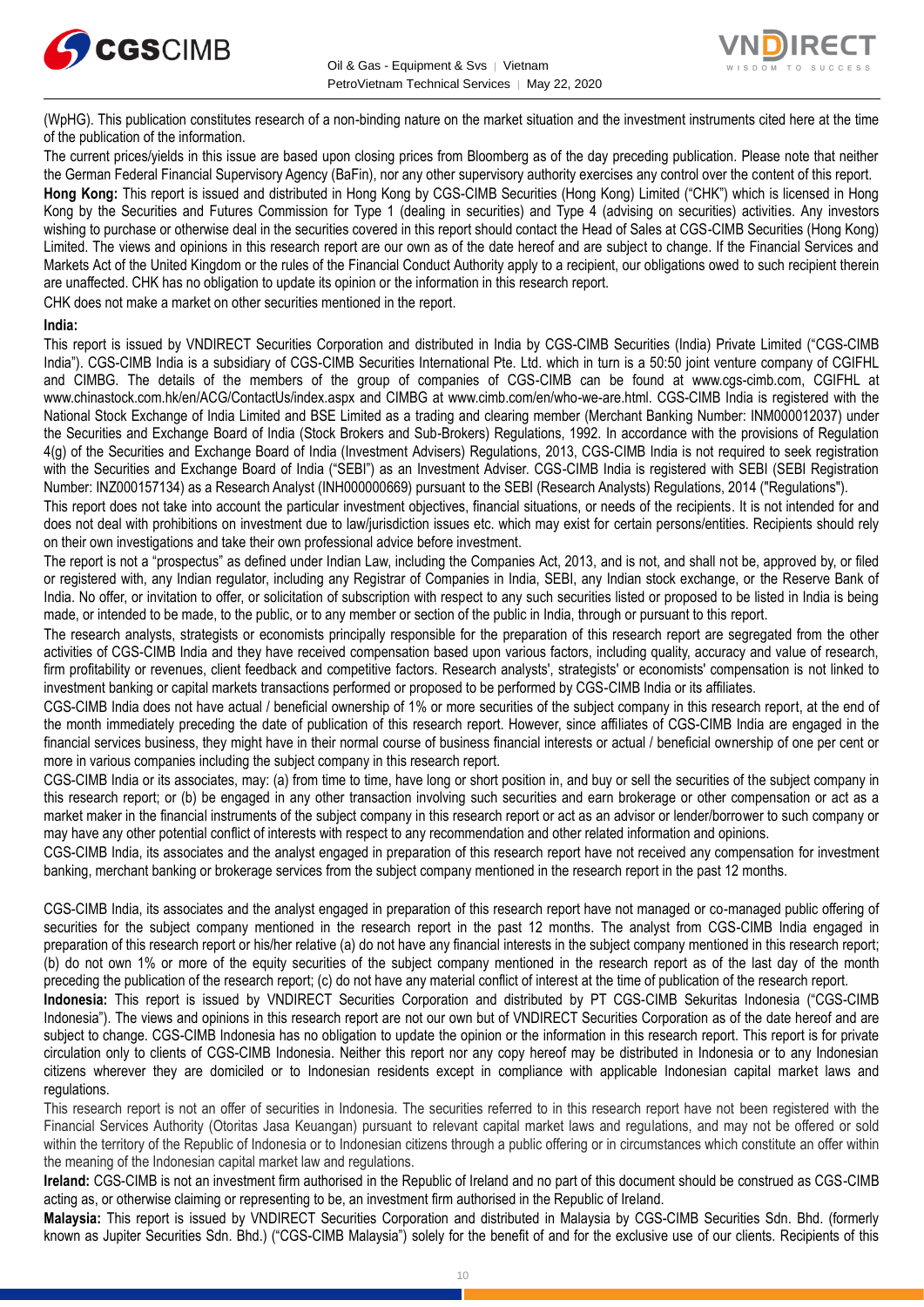



report are to contact CGS-CIMB Malaysia, at 29th Floor Menara CIMB No. 1 Jalan Stesen Sentral 2, Kuala Lumpur Sentral 50470 Kuala Lumpur, Malaysia, in respect of any matters arising from or in connection with this report. CGS-CIMB Malaysia has no obligation to update, revise or reaffirm the opinion or the information in this research report after the date of this report.

**New Zealand:** In New Zealand, this report is for distribution only to persons who are wholesale clients pursuant to section 5C of the Financial Advisers Act 2008.

**Singapore:** This report is issued by VNDIRECT Securities Corporation and distributed by CGS-CIMB Research Pte Ltd ("CGS-CIMBR"). CGS-CIMBR is a financial adviser licensed under the Financial Advisers Act, Cap 110 ("FAA") for advising on investment products, by issuing or promulgating research analyses or research reports, whether in electronic, print or other form. Accordingly CGS-CIMBR is a subject to the applicable rules under the FAA unless it is able to avail itself to any prescribed exemptions.

Recipients of this report are to contact CGS-CIMB Research Pte Ltd, 50 Raffles Place, #16-02 Singapore Land Tower, Singapore in respect of any matters arising from, or in connection with this report. CGS-CIMBR has no obligation to update the opinion or the information in this research report. This publication is strictly confidential and is for private circulation only. If you have not been sent this report by CGS-CIMBR directly, you may not rely, use or disclose to anyone else this report or its contents.

If the recipient of this research report is not an accredited investor, expert investor or institutional investor, CGS-CIMBR accepts legal responsibility for the contents of the report without any disclaimer limiting or otherwise curtailing such legal responsibility. If the recipient is an accredited investor, expert investor or institutional investor, the recipient is deemed to acknowledge that CGS-CIMBR is exempt from certain requirements under the FAA and its attendant regulations, and as such, is exempt from complying with the following :

(a) Section 25 of the FAA (obligation to disclose product information);

(b) Section 27 (duty not to make recommendation with respect to any investment product without having a reasonable basis where you may be reasonably expected to rely on the recommendation) of the FAA;

(c) MAS Notice on Information to Clients and Product Information Disclosure [Notice No. FAA-N03];

(d) MAS Notice on Recommendation on Investment Products [Notice No. FAA-N16];

(e) Section 36 (obligation on disclosure of interest in securities), and

(f) any other laws, regulations, notices, directive, guidelines, circulars and practice notes which are relates to the above, to the extent permitted by applicable laws, as may be amended from time to time, and any other laws, regulations, notices, directive, guidelines, circulars, and practice notes as we may notify you from time to time. In addition, the recipient who is an accredited investor, expert investor or institutional investor acknowledges that a CGS-CIMBR is exempt from Section 27 of the FAA, the recipient will also not be able to file a civil claim against CGS-CIMBR for any loss or damage arising from the recipient's reliance on any recommendation made by CGS-CIMBR which would otherwise be a right that is available to the recipient under Section 27 of the FAA, the recipient will also not be able to file a civil claim against CGS-CIMBR for any loss or damage arising from the recipient's reliance on any recommendation made by CGS-CIMBR which would otherwise be a right that is available to the recipient under Section 27 of the FAA.

CGS-CIMBR, its affiliates and related corporations, their directors, associates, connected parties and/or employees may own or have positions in securities of the company(ies) covered in this research report or any securities related thereto and may from time to time add to or dispose of, or may be materially interested in, any such securities. Further, CGS-CIMBR, its affiliates and its related corporations do and seek to do business with the company(ies) covered in this research report and may from time to time act as market maker or have assumed an underwriting commitment in securities of such company(ies), may sell them to or buy them from customers on a principal basis and may also perform or seek to perform significant investment banking, advisory, underwriting or placement services for or relating to such company(ies) as well as solicit such investment, advisory or other services from any entity mentioned in this report.

As of May 22, 2020,, CGS-CIMBR does not have a proprietary position in the recommended securities in this report.

CGS-CIMBR does not make a market on the securities mentioned in the report.

**South Korea:** This report is issued by VNDIRECT Securities Corporation and distributed in South Korea by CGS-CIMB Securities (Hong Kong) Limited, Korea Branch ("CGS-CIMB Korea") which is licensed as a cash equity broker, and regulated by the Financial Services Commission and Financial Supervisory Service of Korea. In South Korea, this report is for distribution only to professional investors under Article 9(5) of the Financial Investment Services and Capital Market Act of Korea ("FSCMA").

**Spain:** This document is a research report and it is addressed to institutional investors only. The research report is of a general nature and not personalised and does not constitute investment advice so, as the case may be, the recipient must seek proper advice before adopting any investment decision. This document does not constitute a public offering of securities.

CGS-CIMB is not registered with the Spanish Comision Nacional del Mercado de Valores to provide investment services.

**Sweden:** This report contains only marketing information and has not been approved by the Swedish Financial Supervisory Authority. The distribution of this report is not an offer to sell to any person in Sweden or a solicitation to any person in Sweden to buy any instruments described herein and may not be forwarded to the public in Sweden.

**Switzerland:** This report has not been prepared in accordance with the recognized self-regulatory minimal standards for research reports of banks issued by the Swiss Bankers' Association (Directives on the Independence of Financial Research).

**Thailand:** This report is issued by VNDIRECT Securities Corporation and distributed by CGS-CIMB Securities (Thailand) Co. Ltd. ("CGS-CIMB Thailand") based upon sources believed to be reliable (but their accuracy, completeness or correctness is not guaranteed). The statements or expressions of opinion herein were arrived at after due and careful consideration for use as information for investment. Such opinions are subject to change without notice and CGS-CIMB Thailand has no obligation to update the opinion or the information in this research report.

CGS-CIMB Thailand may act or acts as Market Maker, and issuer and offerer of Derivative Warrants and Structured Note which may have the following securities as its underlying securities. Investors should carefully read and study the details of the derivative warrants in the prospectus before making investment decisions.

AAV, ADVANC, AEONTS, AMATA, AOT, AWC, BANPU, BBL, BCH, BCP, BCPG, BDMS, BEC, BEM, BGC, BGRIM, BH, BJC, BPP, BTS, CBG, CENTEL, CHG, CK, CKP, COM7, CPALL, CPF, CPN, DELTA, DTAC, EA, EGCO, EPG, ERW, ESSO, GFPT, GLOBAL, GPSC, GULF, GUNKUL,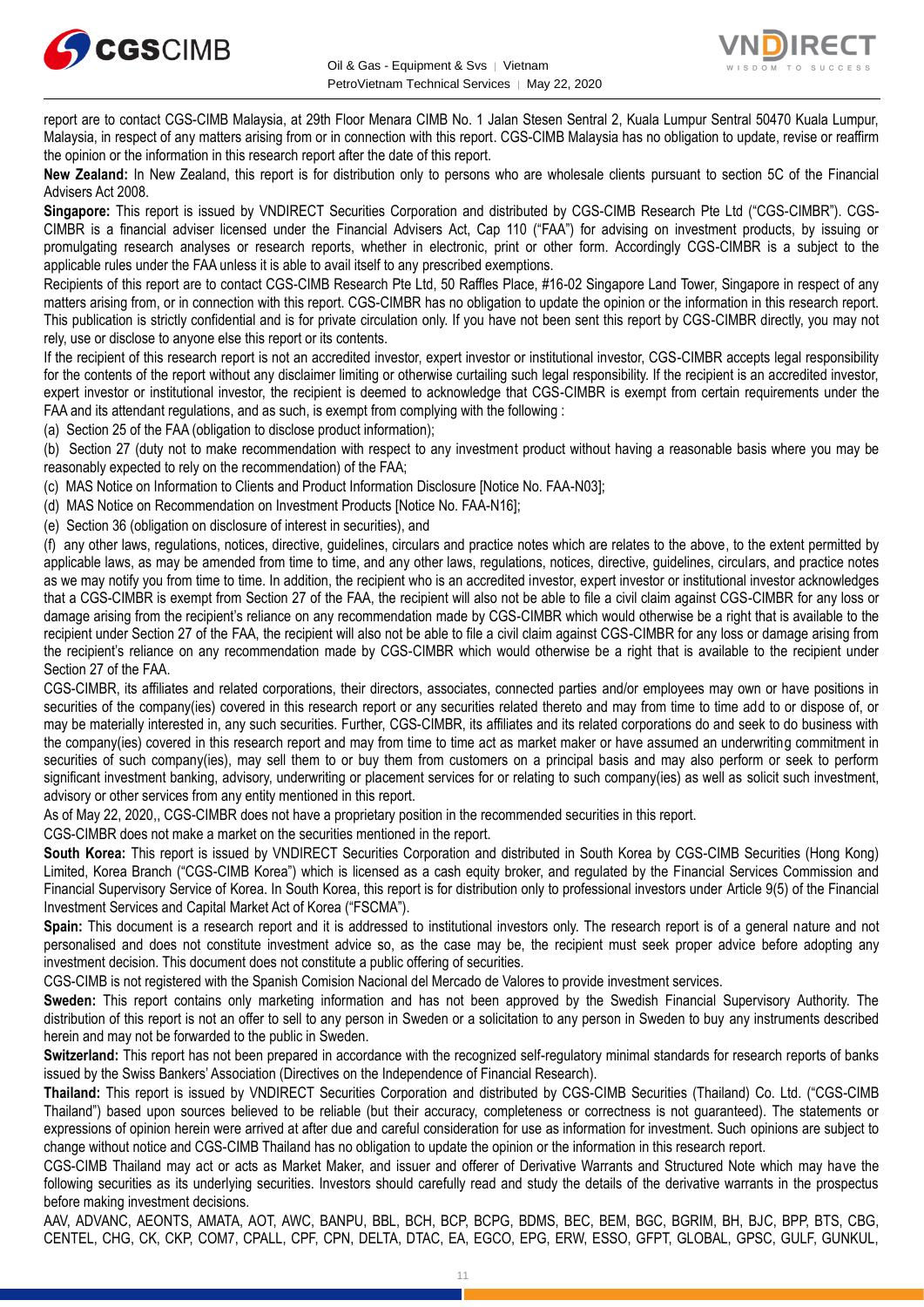



HANA, HMPRO, INTUCH, IRPC, IVL, JAS, JMT, KBANK, KCE, KKP, KTB, KTC, LH, MAJOR, MBK, MEGA, MINT, MTC, ORI, OSP, PLANB, PRM, PSH, PSL, PTG, PTT, PTTEP, PTTGC, QH, RATCH, RS, SAWAD, SCB, SCC, SGP, SPALI, SPRC, STA, STEC, STPI, SUPER, TASCO, TCAP, THAI, THANI, THG, TISCO, TKN, TMB, TOA, TOP, TPIPP, TQM, TRUE, TTW, TU, VGI, WHA, BEAUTY, JMART, LPN, SISB, WORK. **Corporate Governance Report:**

The disclosure of the survey result of the Thai Institute of Directors Association ("IOD") regarding corporate governance is made pursuant to the policy of the Office of the Securities and Exchange Commission. The survey of the IOD is based on the information of a company listed on the Stock Exchange of Thailand and the Market for Alternative Investment disclosed to the public and able to be accessed by a general public investor. The result, therefore, is from the perspective of a third party. It is not an evaluation of operation and is not based on inside information.

The survey result is as of the date appearing in the Corporate Governance Report of Thai Listed Companies. As a result, the survey result may be changed after that date. CGS-CIMB Thailand does not confirm nor certify the accuracy of such survey result.

| <b>Casus</b><br>Range:<br>əcor | 100<br>۵O<br>IJΜ                | .or<br>80<br>へい<br>$\overline{\phantom{a}}$ | 70<br>$\overline{\phantom{a}}$<br>. | $\overline{\phantom{a}}$<br>Relow<br>'U oi | Result<br>$\sim$<br>Nı<br>,,,<br>יוור.<br>u<br> |
|--------------------------------|---------------------------------|---------------------------------------------|-------------------------------------|--------------------------------------------|-------------------------------------------------|
| -<br>Description:              | -voollant<br><b>_</b> ∧Cellerit | 000خ<br>/\nu<br>791                         | Good                                | N/A                                        |                                                 |

**United Arab Emirates:** The distributor of this report has not been approved or licensed by the UAE Central Bank or any other relevant licensing authorities or governmental agencies in the United Arab Emirates. This report is strictly private and confidential and has not been reviewed by, deposited or registered with UAE Central Bank or any other licensing authority or governmental agencies in the United Arab Emirates. This report is being issued outside the United Arab Emirates to a limited number of institutional investors and must not be provided to any person other than the original recipient and may not be reproduced or used for any other purpose. Further, the information contained in this report is not intended to lead to the sale of investments under any subscription agreement or the conclusion of any other contract of whatsoever nature within the territory of the United Arab Emirates.

**United Kingdom and European Economic Area (EEA):** In the United Kingdom and European Economic Area, this material is also being distributed by CGS-CIMB Securities (UK) Limited ("CGS-CIMB UK"). CGS-CIMB UK is authorized and regulated by the Financial Conduct Authority and its registered office is at 27 Knightsbridge, London, SW1X7YB. The material distributed by CGS-CIMB UK has been prepared in accordance with CGS-CIMB's policies for managing conflicts of interest arising as a result of publication and distribution of this material. This material is for distribution only to, and is solely directed at, selected persons on the basis that those persons: (a) are eligible counterparties and professional clients of CGS-CIMB UK; (b) have professional experience in matters relating to investments falling within Article 19(5) of the Financial Services and Markets Act 2000 (Financial Promotion) Order 2005 (as amended, the "Order"), (c) fall within Article 49(2)(a) to (d) ("high net worth companies, unincorporated associations etc") of the Order; (d) are outside the United Kingdom subject to relevant regulation in each jurisdiction, material(all such persons together being referred to as "relevant persons"). This material is directed only at relevant persons and must not be acted on or relied on by persons who are not relevant persons. Any investment or investment activity to which this material relates is available only to relevant persons and will be engaged in only with relevant persons.

This material is categorised as non-independent for the purposes of CGS-CIMB UK and therefore does not provide an impartial or objective assessment of the subject matter and does not constitute independent research. Consequently, this material has not been prepared in accordance with legal requirements designed to promote the independence of research and will not be subject to any prohibition on dealing ahead of the dissemination of research. Therefore, this material is considered a marketing communication.

**United States:** This research report is issued by VNDIRECT Securities Corporation and distributed in the United States of America by CGS-CIMB Securities (USA) Inc, a U.S. registered broker-dealer and a related company of CGS-CIMB Securities Sdn. Bhd. (formerly known as Jupiter Securities Sdn. Bhd.), CGS-CIMB Research Pte Ltd, PT CGS-CIMB Sekuritas Indonesia, CGS-CIMB Securities (Thailand) Co. Ltd, CGS-CIMB Securities (Hong Kong) Limited and CGS-CIMB Securities (India) Private Limited, and is distributed solely to persons who qualify as "U.S. Institutional Investors" as defined in Rule 15a-6 under the Securities and Exchange Act of 1934. This communication is only for Institutional Investors whose ordinary business activities involve investing in shares, bonds, and associated securities and/or derivative securities and who have professional experience in such investments. Any person who is not a U.S. Institutional Investor or Major Institutional Investor must not rely on this communication. The delivery of this research report to any person in the United States of America is not a recommendation to effect any transactions in the securities discussed herein, or an endorsement of any opinion expressed herein. CGS-CIMB Securities (USA) Inc, is a FINRA/SIPC member and takes responsibility for the content of this report. For further information or to place an order in any of the abovementioned securities please contact a registered representative of CGS-CIMB Securities (USA) Inc.

CGS-CIMB Securities (USA) Inc. does not make a market on other securities mentioned in the report.

CGS-CIMB Securities (USA) Inc. has not managed or co-managed a public offering of any of the securities mentioned in the past 12 months.

CGS-CIMB Securities (USA) Inc. has not received compensation for investment banking services from any of the company mentioned in the past 12 months.

CGS-CIMB Securities (USA) Inc. neither expects to receive nor intends to seek compensation for investment banking services from any of the company mentioned within the next 3 months.

**Other jurisdictions:** In any other jurisdictions, except if otherwise restricted by laws or regulations, this report is only for distribution to professional, institutional or sophisticated investors as defined in the laws and regulations of such jurisdictions. being the purisdictions: In any other jurisdictions, except if otherwise restricted by langulational or sophisticated investors as defined in the laws and regulations of such Distribution of stock ratings and investment ba

| <b>Other jurisdictions:</b> In any other jurisdictions, except if otherwise restricted by laws or regulations, this report is only for distribution to<br>institutional or sophisticated investors as defined in the laws and regulations of such jurisdictions. |                         |                                |  |  |
|------------------------------------------------------------------------------------------------------------------------------------------------------------------------------------------------------------------------------------------------------------------|-------------------------|--------------------------------|--|--|
| Distribution of stock ratings and investment banking clients for quarter ended on 31 March 2020                                                                                                                                                                  |                         |                                |  |  |
| 811 companies under coverage for quarter ended on 31 March 2020                                                                                                                                                                                                  |                         |                                |  |  |
|                                                                                                                                                                                                                                                                  | Rating Distribution (%) | Investment Banking clients (%) |  |  |
| Add                                                                                                                                                                                                                                                              | 60.8%                   | 0.1%                           |  |  |
| Hold                                                                                                                                                                                                                                                             | 27.6%                   | 0.0%                           |  |  |
| Reduce                                                                                                                                                                                                                                                           | 11.6%                   | $0.0\%$                        |  |  |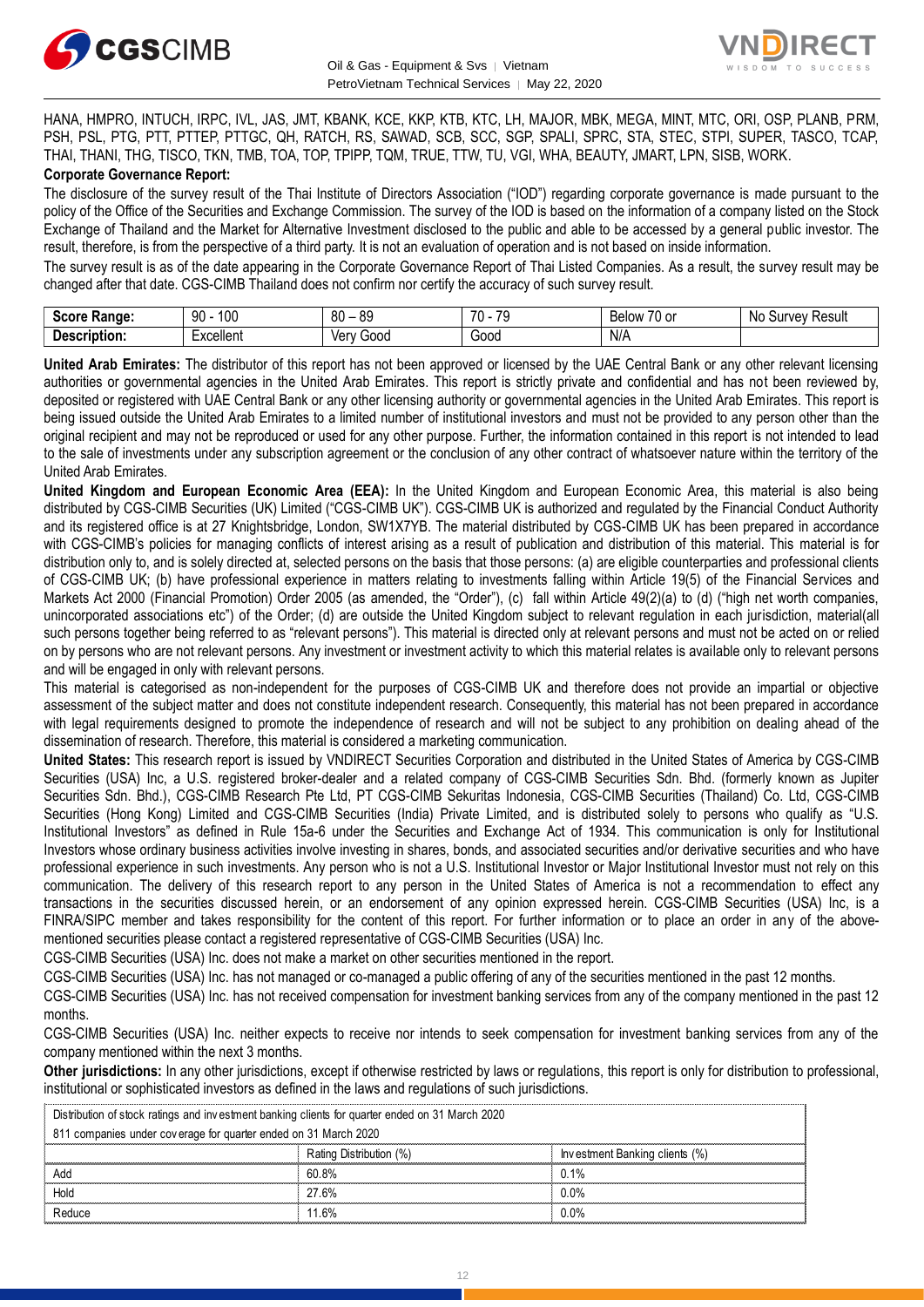

Oil & Gas - Equipment & Svs | Vietnam PetroVietnam Technical Services | May 22, 2020



### **Spitzer Chart for stock being researched ( 2 year data )**

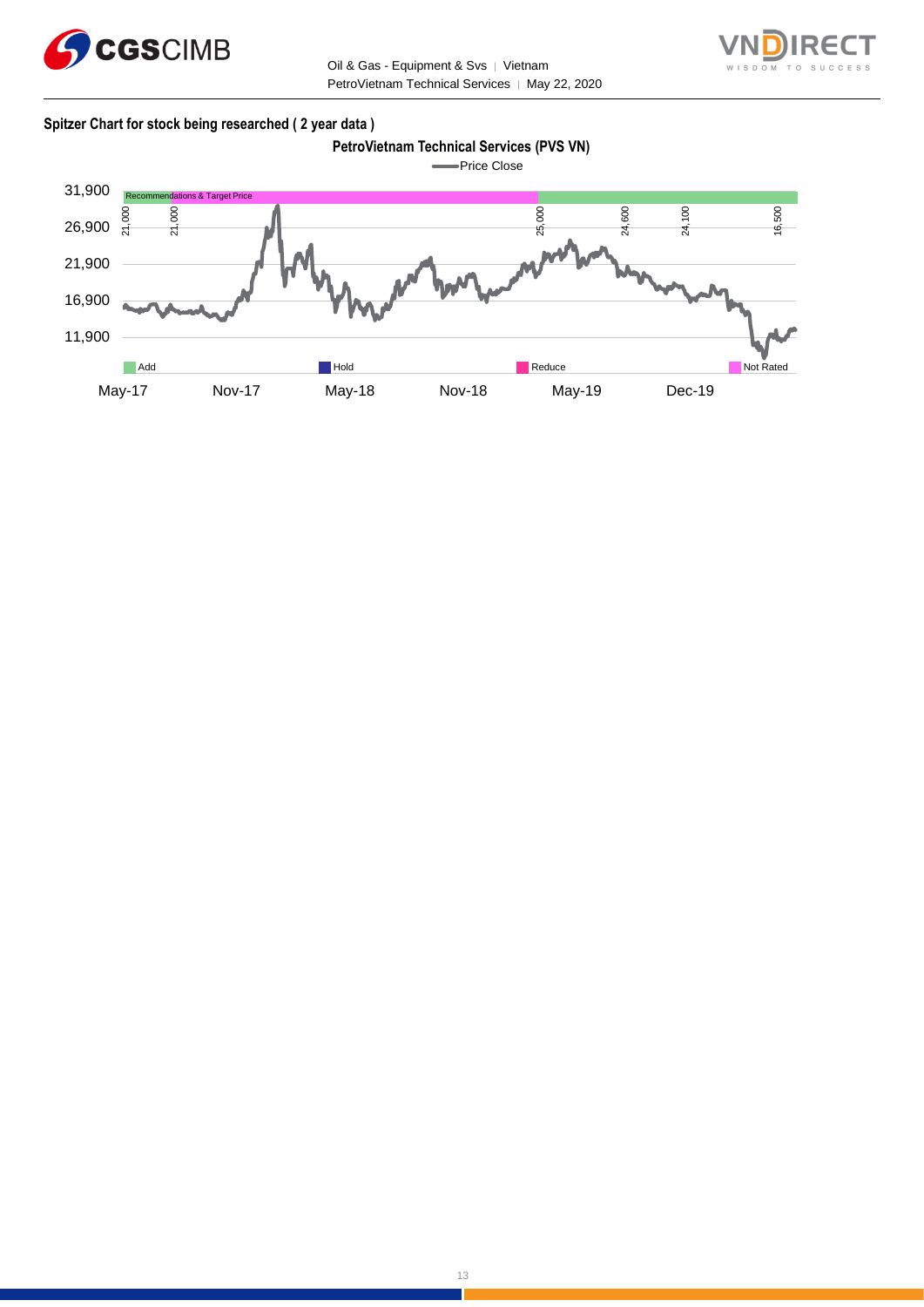



#### **Corporate Governance Report of Thai Listed Companies (CGR). CG Rating by the Thai Institute of Directors Association (Thai IOD) in 2019, Anti-Corruption 2019**

**ADVANC** – Excellent, Certified, **AEONTS** – Good, n/a, **AH** – Very Good, n/a, **AMATA** – Excellent, Declared, **ANAN** – Excellent, Declared, **AOT** – Excellent, n/a, **AP** – Excellent, Certified, **ASP** – Very Good, Certified, **BAM** – not available, n/a, **BANPU** – Excellent, Certified, **BAY** – Excellent, Certified, **BBL** – Very Good, Certified, **BCH** – Good, Certified, **BCP** - Excellent, Certified, **BCPG** – Excellent, Certified, **BDMS** – Very Good, n/a, **BEAUTY** – Good, n/a, **BEC** – Very Good, n/a, **BGRIM** – Very Good, Declared, **BH** - Good, n/a, **BJC** – Very Good, n/a, **BJCHI** – Very Good, Certified, **BLA** – Very Good, Certified, **BPP** – Very Good, Declared, **BR** - Good, n/a, **BTS** - Excellent, Certified, **CBG** – Very Good, n/a, **CCET** – Good, n/a, **CENTEL** – Very Good, Certified, **CHAYO** - Good, n/a, **CHG** – Very Good, Declared, **CK** – Excellent, n/a, **COL** – Excellent, Declared, **CPALL** – Excellent, Certified, **CPF** – Excellent, Certified, **CPN** - Excellent, Certified, **CPNREIT** – not available, n/a, **CRC** – not available, n/a, **DELTA** - Excellent, Declared, **DEMCO** – Excellent, Certified, **DDD** – Very Good, n/a, **DIF** – not available, n/a, **DREIT** – not available, n/a, **DTAC** – Excellent, Certified, **EA** – Excellent, n/a, **ECL** – Very Good, Certified, **EGCO** - Excellent, Certified, **EPG** – Very Good, n/a, **ERW** – Very Good, n/a, **GFPT** - Excellent, Certified, **GGC** – Excellent, Certified, **GLOBAL** – Very Good, n/a, **GLOW** – Very Good, Certified, **GPSC** – Excellent, Certified, **GULF** – Very Good, n/a, **GUNKUL** – Excellent, Certified, **HANA** - Excellent, Certified, **HMPRO** - Excellent, Certified, **HUMAN** – Good, n/a, **ICHI** – Excellent, Declared, **III** – Excellent, n/a, **INTUCH** - Excellent, Certified, **IRPC** – Excellent, Certified, **ITD** – Very Good, n/a, **IVL** - Excellent, Certified, **JASIF** – not available, n/a, **BJC** – Very Good, n/a, **JMT** – Very Good, n/a, **KBANK** - Excellent, Certified, **KCE** - Excellent, Certified, **KKP** – Excellent, Certified, **KSL** – Excellent, Certified, **KTB** - Excellent, Certified, **KTC** – Excellent, Certified, **LH** - Excellent, n/a, **LPN** – Excellent, Certified, **M** – Very Good, Certified, **MACO** – Very Good, n/a, **MAJOR** – Very Good, n/a, **MAKRO** – Excellent, Certified, **MALEE** – Excellent, Certified, **MC** – Excellent, Certified, **MCOT** – Excellent, Certified, **MEGA** – Very Good, n/a, **MINT** - Excellent, Certified, **MK** – Very Good, n/a, **MTC** – Excellent, n/a, **NETBAY** – Very Good, n/a, **OSP** – Very Good, n/a, **PLANB** – Excellent, Certified, **PLAT** – Very Good, Certified, **PR9** – Excellent, n/a, **PSH** – Excellent, Certified, **PSTC** – Very Good, Certified, **PTT** - Excellent, Certified, **PTTEP** - Excellent, Certified, **PTTGC** - Excellent, Certified, **QH** – Excellent, Certified, **RATCH** – Excellent, Certified, **ROBINS** – Excellent, Certified, **RS** – Excellent, n/a, **RSP** – not available, n/a, **S** – Excellent, n/a, **SAPPE** – Very Good, Declared, **SAT** – Excellent, Certified, **SAWAD** – Very Good, n/a, **SC** – Excellent, Certified, **SCB** - Excellent, Certified, **SCC** – Excellent, Certified, **SCN** – Excellent, Certified, **SF** – Good, n/a, **SHR** – not available, n/a, **SIRI** – Very Good, Certified, **SPA** - Good, n/a, **SPALI** - Excellent, n/a, **SPRC** – Excellent, Certified, **STA** – Very Good, Certified, **STEC** – Excellent, n/a, **SVI** – Excellent, Certified, **SYNEX** – Excellent, Certified, **TASCO** – Excellent, Certified, **TCAP** – Excellent, Certified, **THANI** – Excellent, Certified, **TIPCO** – Very Good, Certified, **TISCO** - Excellent, Certified, **TKN** – Very Good, n/a, **TMB** - Excellent, Certified, **TNR** – Very Good, Certified, **TOP** - Excellent, Certified, **TPCH** – Good, n/a, **TPIPP** – Good, n/a, **TRUE** – Excellent, Certified, **TU** – Excellent, Certified, **TVO** – Excellent, Declared, **UNIQ** – not available, n/a, **VGI** – Excellent, Certified, **WHA** – Excellent, Certified, **WHART** – not available, n/a, **WICE** – Excellent, Certified, **WORK** – Good, n/a.

1 CG Score 2019 from Thai Institute of Directors Association (IOD)

2 AGM Level 2018 from Thai Investors Association

3 Companies participating in Thailand's Private Sector Collective Action Coalition Against Corruption programme (Thai CAC) under Thai Institute of Directors (as of November 30, 2018) are categorised into:

companies that have declared their intention to join CAC, and companies certified by CAC.

4 [The Stock Exchange of Thailand : the record of listed companies with corporate sustainable development "Thai sustainability Investment 2018" included:](http://www.set.or.th/sustainable_dev/en/sr/sri/tsi_p1.html)

SET and mai listed companies passed the assessment conducted by the Stock Exchange of Thailand: THSI (SET) and THSI (mai)

SET listed companies passed the assessment conducted by the Dow Jones Sustainability Indices (DJSI)

# **RECOMMENDATION FRAMEWORK**

| <b>Stock Ratings</b>   | Definition:                                                                                                                                                                                                                                                       |
|------------------------|-------------------------------------------------------------------------------------------------------------------------------------------------------------------------------------------------------------------------------------------------------------------|
| Add                    | The stock's total return is expected to reach 15% or higher over the next 12 months.                                                                                                                                                                              |
| Hold                   | The stock's total return is expected to be between negative 10% and positive 15% over the next 12 months.                                                                                                                                                         |
| Reduce                 | The stock's total return is expected to fall below negative 10% over the next 12 months.                                                                                                                                                                          |
|                        | The total expected return of a stock is defined as the sum of the:(i) percentage difference between the target price and the current price and (ii)<br>the forward net dividend yields of the stock. Stock price targets have an investment horizon of 12 months. |
| <b>Sector Ratings</b>  | Definition:                                                                                                                                                                                                                                                       |
| Overweight             | An Overweight rating means stocks in the sector have, on a market cap-weighted basis, a positive absolute<br>recommendation.                                                                                                                                      |
| Neutral                | A Neutral rating means stocks in the sector have, on a market cap-weighted basis, a neutral absolute recommendation.                                                                                                                                              |
| Underweight            | An Underweight rating means stocks in the sector have, on a market cap-weighted basis, a negative absolute<br>recommendation.                                                                                                                                     |
| <b>Country Ratings</b> | Definition:                                                                                                                                                                                                                                                       |
| Overweight             | An Overweight rating means investors should be positioned with an above-market weight in this country relative to<br>benchmark.                                                                                                                                   |
| Neutral                | A Neutral rating means investors should be positioned with a neutral weight in this country relative to benchmark.                                                                                                                                                |
| Underweight            | An Underweight rating means investors should be positioned with a below-market weight in this country relative to<br>benchmark.                                                                                                                                   |

#### **Hien Tran Khanh – Deputy Head of Research** Email: [hien.trankhanh@vndirect.com.vn](mailto:hien.trankhanh@vndirect.com.vn)

**Mai PHAM – Senior Analyst** Email: [mai.phamle@vndirect.com.vn](mailto:mai.phamle@vndirect.com.vn)